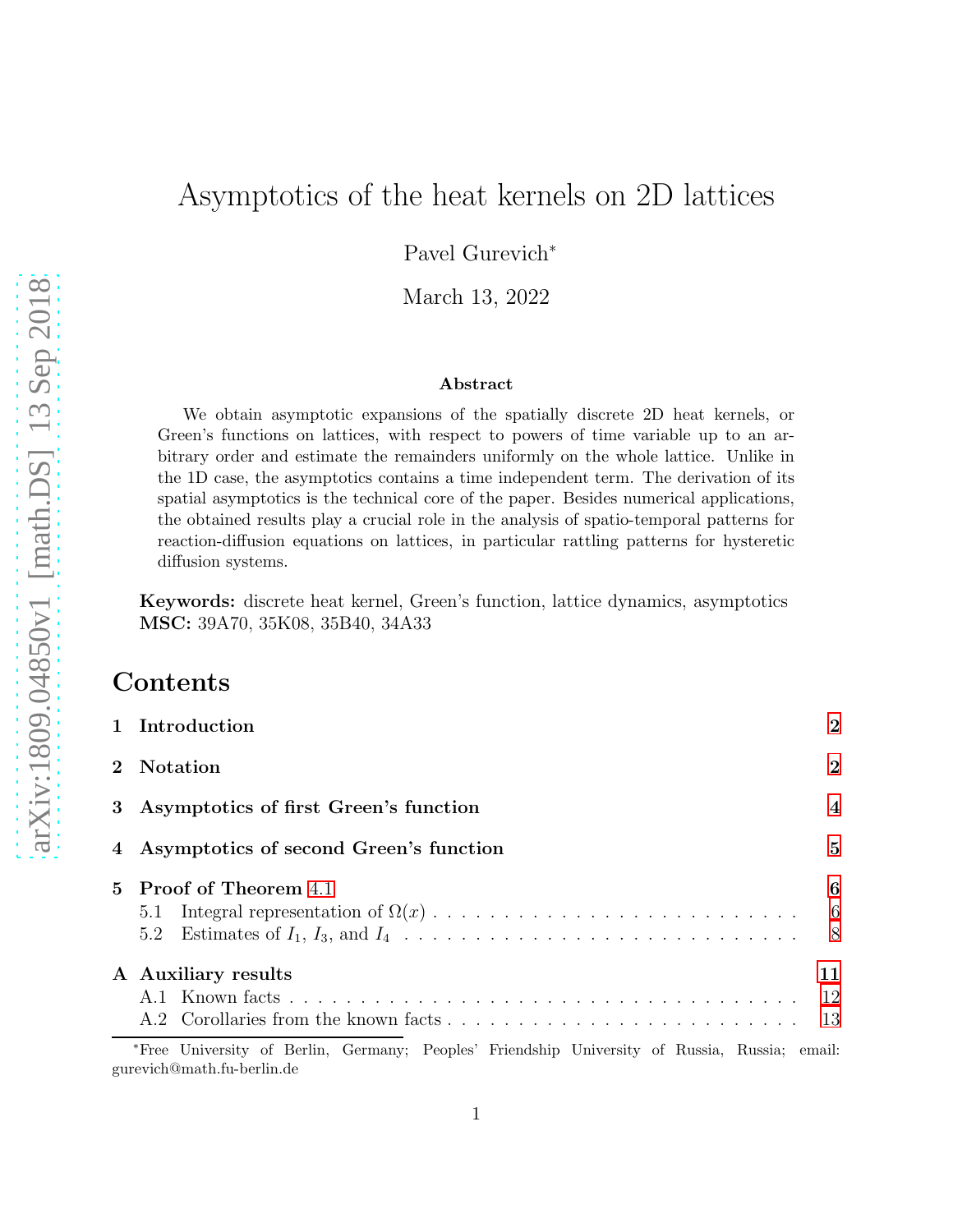## <span id="page-1-0"></span>1 Introduction

The paper deals with the spatially discrete heat kernels, or Green's functions of the heat equation, on 2D lattices. Although one can easily obtain integral representations of the discrete Green's function, using the discrete Fourier transform, it is not possible to express them via elementary functions. Therefore, their asymptotic expansions play an important role in applications. Asymptotics of lattice Green's functions in the stationary (elliptic) case were studied beginning from 1950s, see [\[4\]](#page-16-0), the subsequent papers  $[2, 9, 11, 14, 16, 17]$  $[2, 9, 11, 14, 16, 17]$  $[2, 9, 11, 14, 16, 17]$  $[2, 9, 11, 14, 16, 17]$  $[2, 9, 11, 14, 16, 17]$  $[2, 9, 11, 14, 16, 17]$ , and the monograph [\[13,](#page-17-5) Chapter 8]. For parabolic operators, there is vast literature in the spatially continuous case. For example, large-time behavior of Green's functions was treated in [\[15\]](#page-17-6) (for small perturbations of the heat operator) and in [\[18,](#page-17-7) [22\]](#page-17-8) (for spatially periodic coefficients). A survey on the large time behavior of heat kernels for second-order parabolic operators on Riemannian manifolds can be found in [\[21\]](#page-17-9). In the spatially discrete case, the research directions include continuous-time random walks on general graphs (see, e.g., [\[12,](#page-17-10)[20\]](#page-17-11) and references therein) and on lattices in a random environment (see, e.g., [\[3\]](#page-16-2)). In both cases, Gaussian bounds for the heat kernel are extensively studied. However, higherorder asymptotics of Green's functions are not available in general. We mention [\[5,](#page-16-3) [10\]](#page-17-12), where an asymptotic expansion of Green's function for particular parabolic equations on 1D lattices was obtained in terms of the Bessel functions. In the case of constant coefficients, we obtained asymptotic formulas as  $t \to \infty$  for Green's functions of general higher-order parabolic operators, with uniform estimates of the remainders on the whole lattices [\[6\]](#page-16-4). These formulas played a crucial role in explaining spatio-temporal patterns (rattling) for hysteretic reaction-diffusion equations on 1D lattices [\[7,](#page-16-5) [8\]](#page-17-13). To generalize those results to 2D lattices, one needs explicit asymptotic expansions of 2D heat kernels, which is one of the main motivations for the present paper. Unlike in the 1D case, the general asymptotics in [\[6\]](#page-16-4) contains a time independent term  $\Omega(x/\varepsilon)$  given in the integral form, where  $\varepsilon$  is the grid step. Derivation of its spatial asymptotics is a technical core of our paper. It turns out that, unlike the leading time-dependent term,  $\Omega(x/\varepsilon)$  is not rotationally symmetric but rather depends on the polar angle of x. Furthermore, it vanishes for  $x \neq 0$  as  $\varepsilon \to 0$  and, as such, is an artifact of spatial discretization (generally depending on the lattice structure).

The paper is organized as follows. In Sec. [2,](#page-1-1) we introduce general notation and define first and second Green's functions on 2D lattices. In Sec. [3,](#page-3-0) we obtain a theorem on asymptotics of the first Green's function, which directly follows from a general result in [\[6\]](#page-16-4). In Sec. [4,](#page-4-0) we formulate a theorem on asymptotics of the second Green's function, which contains the above-mentioned term  $\Omega(x/\varepsilon)$ . Derivation of asymptotics of the latter is contained in Sec. [5.](#page-5-0) Appendix [A](#page-10-0) contains auxiliary results on the Bessel functions of the first kind, which are used in the main part of the paper.

### <span id="page-1-1"></span>2 Notation

Green's functions are special solutions of the heat equations on the 2D *grid space*, or *lattice*,

$$
\mathbb{R}_{\varepsilon}^{2} := \{ x \in \mathbb{R}^{2} : x = \varepsilon s, \ s \in \mathbb{Z}^{2} \}, \ \varepsilon > 0.
$$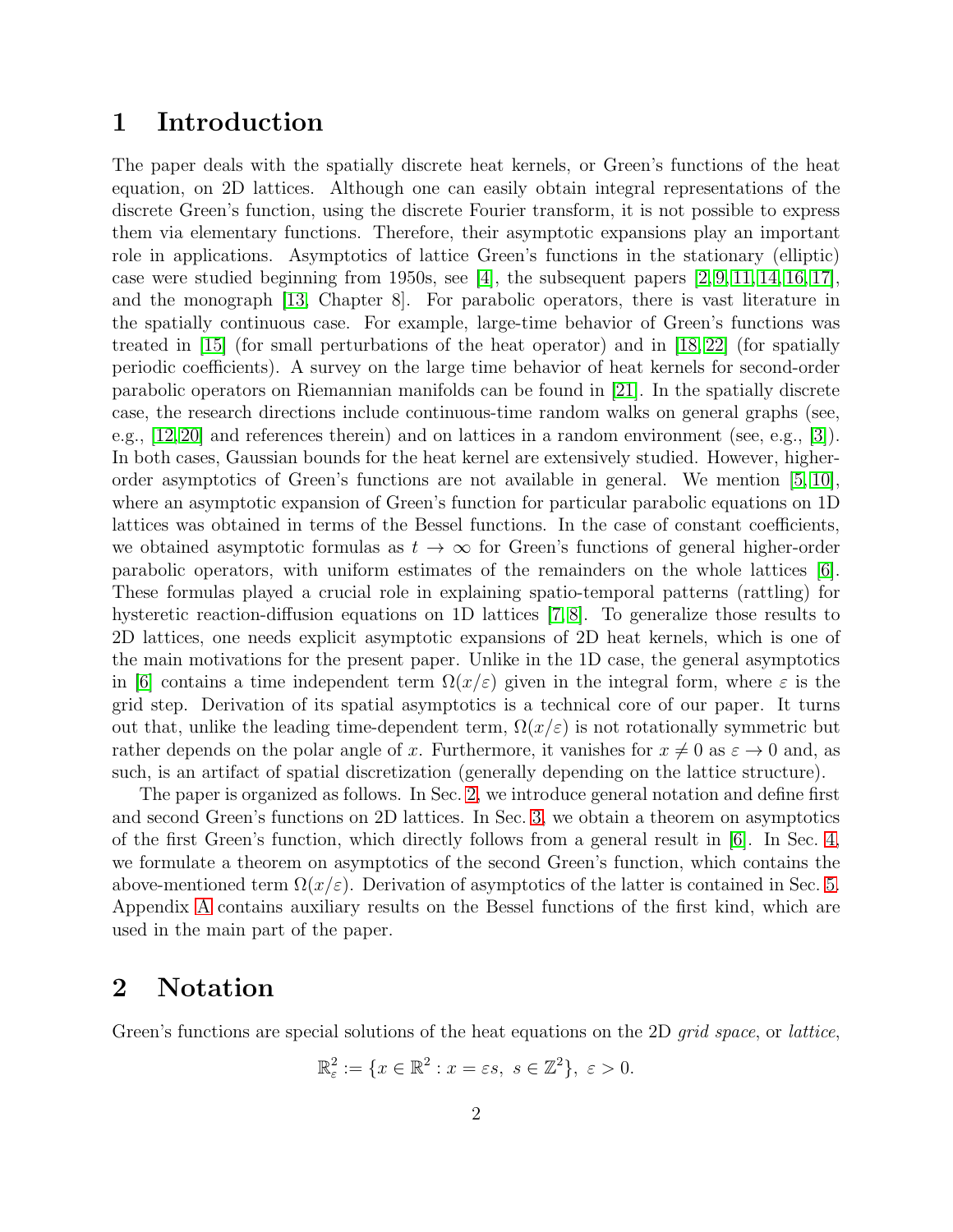The heat equations are defined via the Laplace operator on  $\mathbb{R}^2_{\varepsilon}$  given by

$$
\Delta_{\varepsilon} w(x) := \varepsilon^{-2} \big( w(x_1 + \varepsilon, x_2) + w(x_1 - \varepsilon, x_2) + w(x_1, x_2 + \varepsilon) + w(x_1, x_2 - \varepsilon) - 4w(x) \big), \quad x \in \mathbb{R}^2_{\varepsilon}.
$$

Let  $\delta^{\varepsilon}(x)$  denote the grid delta-function given by

$$
\delta^{\varepsilon}(0) = \varepsilon^{-2}, \qquad \delta^{\varepsilon}(x) = 0 \quad \forall x \in \mathbb{R}^2_{\varepsilon} \setminus \{0\}. \tag{2.1}
$$

**Definition 2.1.** We call the function  $u_{\varepsilon}(x,t)$ ,  $x \in \mathbb{R}_{\varepsilon}^2$ ,  $t \geq 0$ , the first discrete Green function if  $u_{\varepsilon}(\cdot, t)$  is a rapidly decreasing grid function for all  $t \geq 0$ ,  $u_{\varepsilon}(x, \cdot) \in C^{1}[0, \infty)$  for all  $x \in \mathbb{R}_{\varepsilon}^{2}$ , and

$$
\begin{cases} \n\dot{u}_{\varepsilon}(x,t) - \Delta_{\varepsilon} u_{\varepsilon}(x,t) = 0, & x \in \mathbb{R}_{\varepsilon}^2, \ t > 0, \\ \n\dot{u}_{\varepsilon}(x,0) = \delta_{\varepsilon}(x), & x \in \mathbb{R}_{\varepsilon}^2. \n\end{cases}
$$

**Definition 2.2.** We call the function  $v_{\varepsilon}(x,t)$ ,  $x \in \mathbb{R}_{\varepsilon}^2$ ,  $t \geq 0$ , the second discrete Green function if  $v_{\varepsilon}(\cdot, t)$  is a rapidly decreasing grid function for all  $t \geq 0$ ,  $v_{\varepsilon}(x, \cdot) \in C^1[0, \infty)$  for all  $x \in \mathbb{R}_{\varepsilon}^2$ , and

$$
\begin{cases}\n\dot{v}(x,t) - \Delta_{\varepsilon} v(x,t) = \delta_{\varepsilon}(x), & x \in \mathbb{R}_{\varepsilon}^2, \ t > 0, \\
v_{\varepsilon}(x,0) = 0, & x \in \mathbb{R}_{\varepsilon}^2.\n\end{cases}
$$

Using the discrete Fourier transform (see [\[6\]](#page-16-4) for details), we obtain the explicit representations

$$
u_{\varepsilon}(x,t) = \dot{v}_{\varepsilon}(x,t) = \frac{1}{(2\pi)^2} \int_{R_{\pi\varepsilon^{-1}}} e^{-t\varepsilon^{-2}A(\eta\varepsilon)} e^{ix\eta} d\eta,
$$
\n(2.2)

$$
v_{\varepsilon}(x,t) = \frac{1}{(2\pi)^2} \int_{R_{\pi\varepsilon^{-1}}} \frac{1 - e^{-t\varepsilon^{-2}A(\eta\varepsilon)}}{\varepsilon^{-2}A(\eta\varepsilon)} e^{ix\eta} d\eta,
$$
 (2.3)

where

<span id="page-2-2"></span><span id="page-2-1"></span><span id="page-2-0"></span>
$$
A(\xi) := 2(2 - \cos \xi_1 - \cos \xi_2) \tag{2.4}
$$

is the *symbol* of the operator  $-\Delta_1$  and

$$
R_L := \{ \eta \in \mathbb{R}^2 : |\eta_k| \le L, \ k = 1, 2 \}.
$$

<span id="page-2-3"></span>Remark 2.1. Changing the variables in the integrals in [\(2.2\)](#page-2-0) and [\(2.3\)](#page-2-1), we obtain for  $J = 0, 1, 2, \ldots$ 

$$
\frac{\partial^J u^{\varepsilon}(x,t)}{\partial t^J} \equiv \varepsilon^{-2(J+1)} \frac{\partial^J u^1(x',\tau)}{\partial \tau^J}\Big|_{x'=x/\varepsilon,\tau=t/\varepsilon^2}, \quad v^{\varepsilon}(x,t) \equiv v^1\left(\frac{x}{\varepsilon},\frac{t}{\varepsilon^2}\right). \tag{2.5}
$$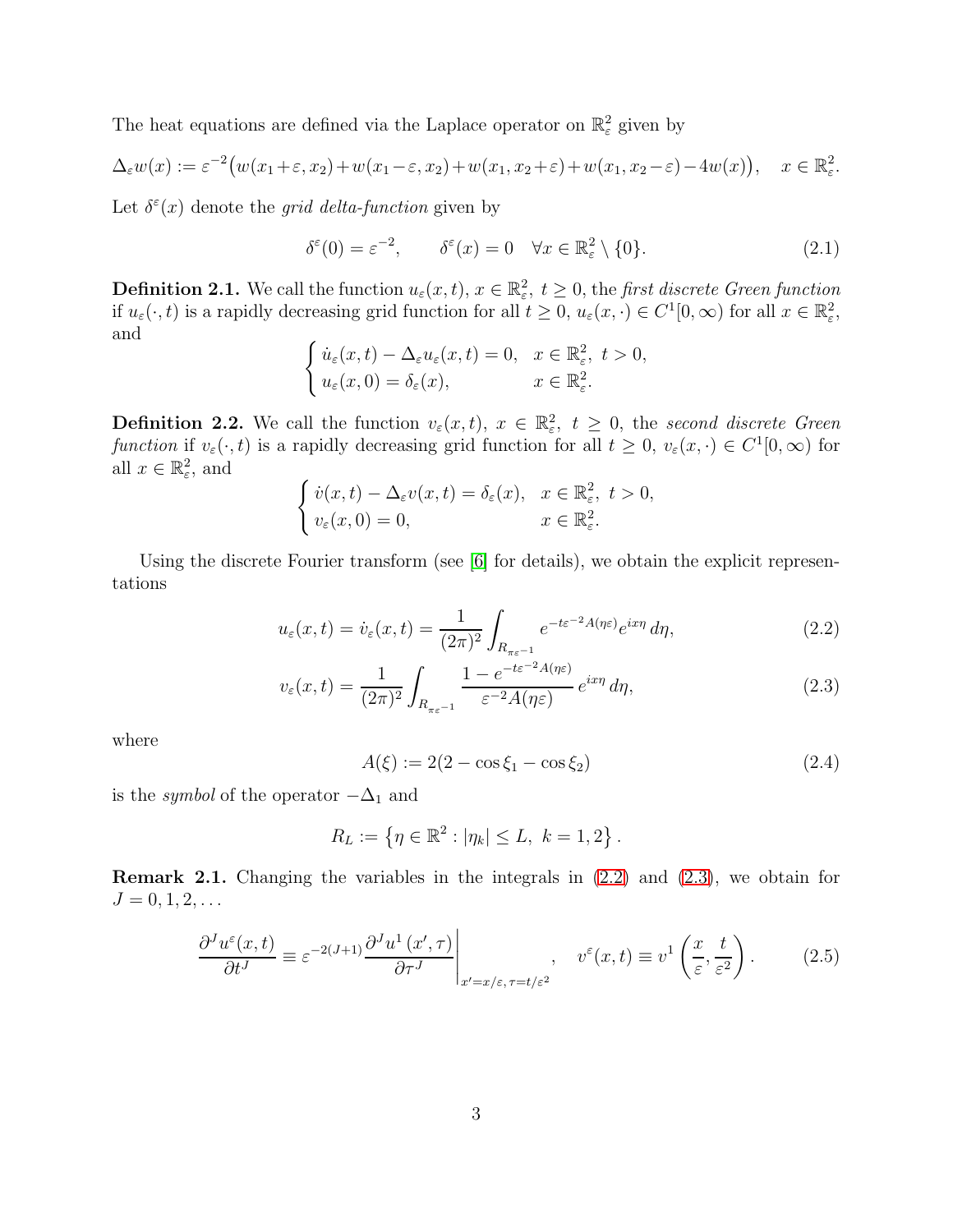## <span id="page-3-0"></span>3 Asymptotics of first Green's function

First, we formulate a theorem on asymptotics of the first Green's function  $u_{\varepsilon}(x)$ .

**Theorem 3.1.** For any  $\varepsilon > 0$ ,  $t_0 > 0$ , integer  $N \ge 1$ , integer  $J \ge 0$ , and all  $x \in \mathbb{R}^2_{\varepsilon}$  and  $t \ge t_0 \varepsilon^2$ , we have

$$
\frac{\partial^J u_{\varepsilon}(x,t)}{\partial t^J} = \sum_{n=0}^{N-1} \frac{\varepsilon^{2n}}{t^{n+1+J}} H_{Jn}\left(\frac{x}{t^{1/2}}\right) + \mathbf{r}_u^{\varepsilon}(J, N, t_0; x, t),\tag{3.1}
$$

where

<span id="page-3-2"></span>
$$
H_{Jn}(y) := \begin{cases} \Delta^J H(y) & \text{if } n = 0, \\ \text{finite linear combinations} \\ \text{of derivatives of } H(y) & \text{if } n = 1, \dots, N - 1, \end{cases} \tag{3.2}
$$
\n
$$
\Delta = \frac{\partial^2}{\partial y_1^2} + \frac{\partial^2}{\partial y_2^2}, \\ H(y) = \frac{1}{4\pi} e^{-|y|^2/4}, \tag{3.3}
$$

<span id="page-3-1"></span>
$$
|\mathbf{r}_u^{\varepsilon}(J, N, t_0; x, t)| \le \frac{\varepsilon^{2N} R_u(J, N, t_0)}{t^{N+1+J}},
$$
\n(3.4)

and  $R_u(J, N, t_0) \ge 0$  does not depend on  $x \in \mathbb{R}_{\varepsilon}^2$ ,  $t \ge t_0 \varepsilon^2$ , and  $\varepsilon > 0$ .

Proof. The result follows from [\[6,](#page-16-4) Theorem 3.1]. Note that the corresponding asymptotic expansion in [\[6,](#page-16-4) Theorem 3.1] is obtained for parabolic problems with general higher-order elliptic parts and additionally contains fractional powers  $t^{k/2+1+J}$  with odd k. The corresponding factors  $H_{J,k/2}(\cdot)$  correspond to homogeneous polynomials of odd degrees in the Taylor expansion of the symbol  $A(\xi)$  of the elliptic part. In our case, these odd degree poly-nomials are absent, see [\(2.4\)](#page-2-2). Hence, the corresponding factors  $H_{J,k/2}(\cdot)$  in the asymptotic expansion vanish too. expansion vanish too.

**Remark 3.1.** 1. The first term in the asymptotics of  $u_{\varepsilon}(x, t)$  is  $\frac{1}{4\pi t}$  $e^{-|x|^2/(4t)}$ , which coincides with Green's function of the continuous heat operator.

2. All the functions  $H_{Jn}(y)$  entering the higher order terms can be found explicitly, see [\[6,](#page-16-4) Remark 3.1] for details. For example,

$$
H_{01}(y) = \frac{2}{4!} \left( \frac{\partial^4}{\partial y_1^4} + \frac{\partial^4}{\partial y_2^4} \right) H(y),
$$
  
\n
$$
H_{02}(y) = \frac{2}{6!} \left( \frac{\partial^6}{\partial y_1^6} + \frac{\partial^6}{\partial y_2^6} \right) H(y) + \frac{4}{2!(4!)^2} \left( \frac{\partial^4}{\partial y_1^4} + \frac{\partial^4}{\partial y_2^4} \right)^2 H(y).
$$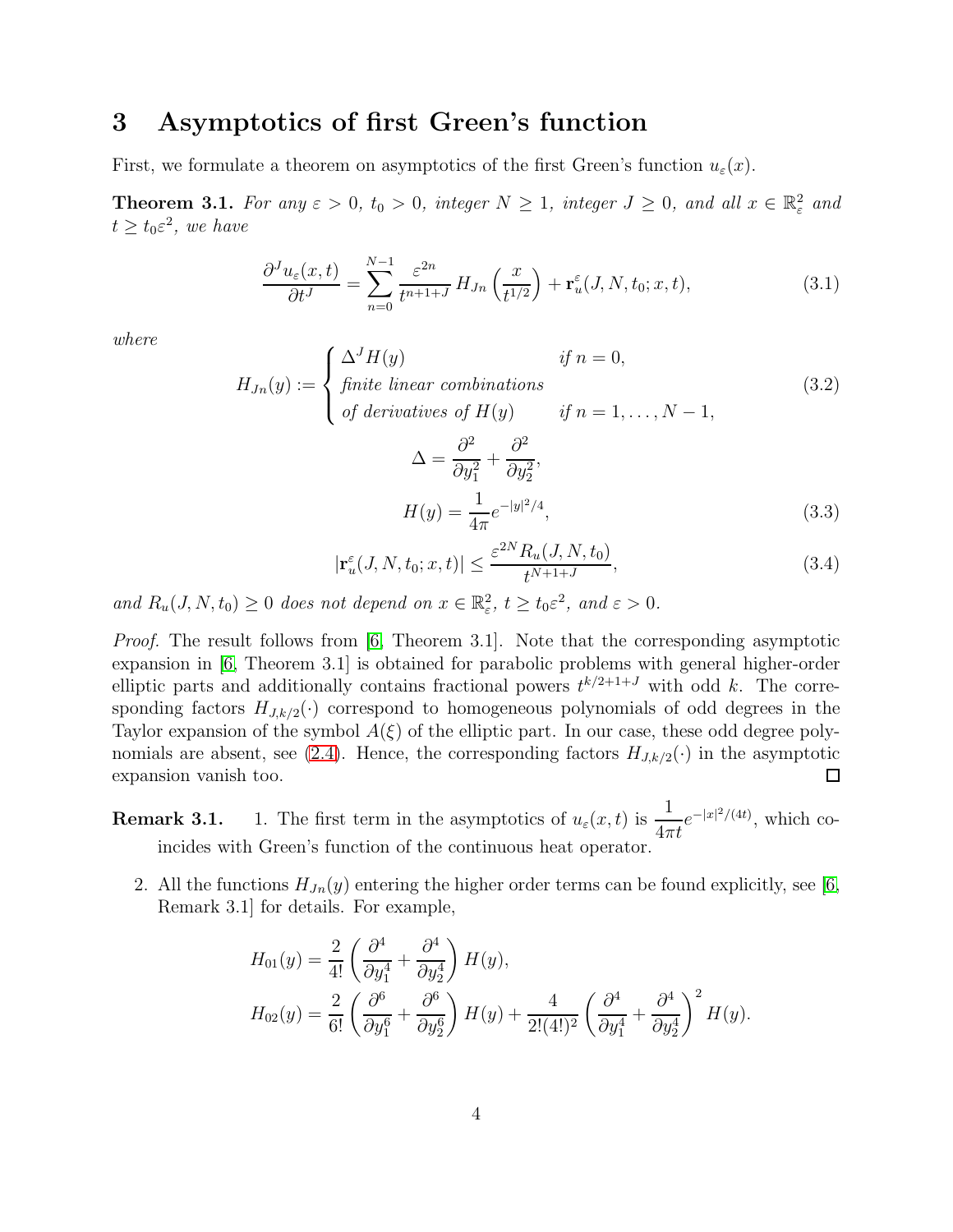## <span id="page-4-0"></span>4 Asymptotics of second Green's function

In this section, we formulate a theorem on asymptotics of the second Green's function  $v_{\varepsilon}(x, t)$ . The proof of this theorem is given in Sec. [5.](#page-5-0)

For  $y \in \mathbb{R}^2 \setminus \{0\}$ , we introduce the functions

<span id="page-4-2"></span>
$$
F_0(y) := 2 \int_r^{\infty} \frac{H_{00}(\rho, \varphi)}{\rho} d\rho = \frac{1}{2\pi} \int_r^{\infty} \frac{e^{-\rho^2/4}}{\rho} d\rho,
$$
  
\n
$$
F_n(y) := -\frac{2}{r^{2n}} \int_0^r \rho^{2n-1} H_{0n}(\rho, \varphi) d\rho, \quad n \ge 1.
$$
\n(4.1)

Here and below we denote functions written in Cartesian and spherical coordinates by the same letter, e.g.,  $H_{0n}(r, \varphi)$  stands for  $H_{0n}(y)$ .

In what follows, we set  $B_1 := \{ \theta \in \mathbb{R}^2 : |\theta| < 1 \}$ . We also introduce the function

<span id="page-4-3"></span> $r_{\pi}(\varphi) := \text{distance from the origin to the boundary of the square } R_{\pi} \text{ in the direction } \varphi.$ (4.2)

<span id="page-4-5"></span><span id="page-4-1"></span>**Theorem 4.1.** For any  $\varepsilon > 0$ ,  $t_0 > 0$ , integer  $N \ge 1$ , and  $t \ge t_0 \varepsilon^2$ , the following holds.

1. If  $x \in \mathbb{R}^2_{\varepsilon} \setminus \{0\}$ , then

$$
v_{\varepsilon}(x,t) = F_0\left(\frac{x}{t^{1/2}}\right) + \Omega\left(\frac{x}{\varepsilon}\right) + \sum_{n=1}^{N-1} \frac{\varepsilon^{2n}}{t^n} F_n\left(\frac{x}{t^{1/2}}\right) + \mathbf{r}_v^{\varepsilon}(N, t_0; x, t),\tag{4.3}
$$

where  $F_n(y)$  are given by  $(4.1)$ ,

<span id="page-4-7"></span>
$$
\Omega\left(\frac{x}{\varepsilon}\right) = \frac{\varepsilon^2}{24\,\pi} \frac{\cos(4\psi)}{r^2} + \mathbf{r}_\Omega^\varepsilon(x),\tag{4.4}
$$

 $(r, \psi)$  are the polar coordinates of x,

<span id="page-4-8"></span>
$$
|\mathbf{r}_{\Omega}^{\varepsilon}(x)| \le \frac{\varepsilon^{5/2} R_{\Omega}}{r^{5/2}},\tag{4.5}
$$

and  $R_{\Omega} \geq 0$  does not depend on  $x \in \mathbb{R}^2_{\varepsilon} \setminus \{0\}$  and  $\varepsilon > 0$ .

<span id="page-4-4"></span>2. If  $x = 0$ , then

$$
v(0,t) = H(0) \ln \frac{t}{\varepsilon^2} + S_0 - \sum_{n=1}^{N-1} \frac{\varepsilon^{2n}}{t^n} \frac{H_{0n}(0)}{n} + \mathbf{r}_v^{\varepsilon}(N, t_0; 0, t),
$$

where  $H(\cdot) = H_{00}(\cdot)$  and  $H_{0n}(\cdot)$  are the functions in [\(3.3\)](#page-3-1) and [\(3.2\)](#page-3-2),

<span id="page-4-6"></span>
$$
S_0 = \frac{1}{(2\pi)^2} \left( \pi \gamma + \int\limits_{B_1} \left( \frac{1}{A(\theta)} - \frac{1}{|\theta|^2} \right) d\theta + \int_0^{2\pi} \ln r_\pi(\varphi) d\varphi \right), \tag{4.6}
$$

 $r_{\pi}(\varphi)$  is given by [\(4.2\)](#page-4-3), and  $\gamma$  is the Euler–Mascheroni constant.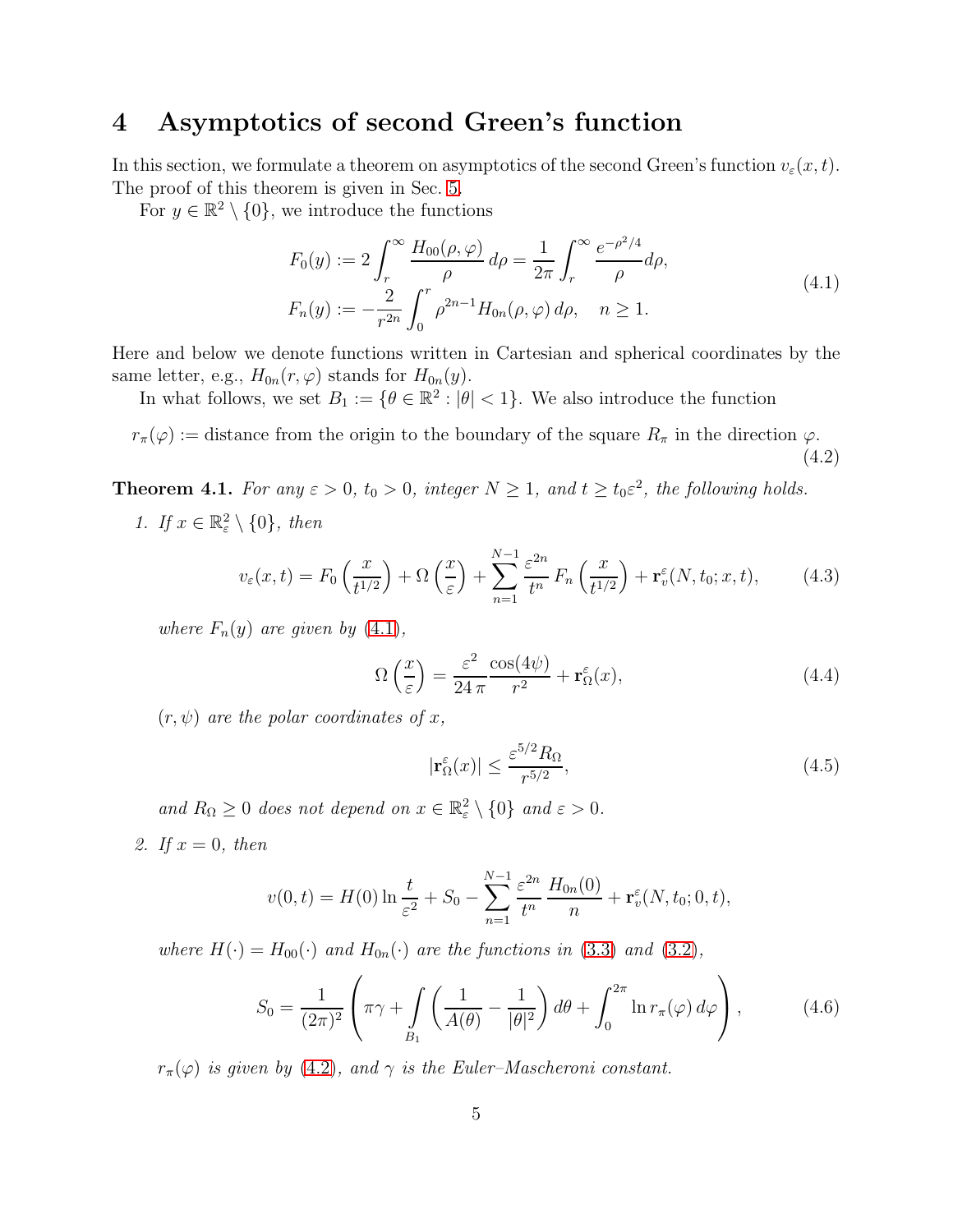In both cases,

$$
|\mathbf{r}_v^{\varepsilon}(N, t_0; x, t)| \le \frac{\varepsilon^{2N} R_v(N, t_0)}{t^N}
$$
\n(4.7)

and  $R_v(N, t_0) \ge 0$  does not depend on  $x \in \mathbb{R}^2_\varepsilon$ ,  $t \ge t_0$ , and  $\varepsilon > 0$ .

Item [2](#page-4-4) in Theorem [1](#page-4-5) follows from [\[6,](#page-16-4) Theorem 5.2, part 2], in which the constant  $S_0$  is given by

<span id="page-5-2"></span>
$$
S_0 := \frac{1}{(2\pi)^2} \left( \int_{B_1} \frac{1 - e^{-|\xi|^2}}{|\xi|^2} d\xi - \int_{\mathbb{R}^2 \setminus B_1} \frac{e^{-|\xi|^2}}{|\xi|^2} d\xi + \int_{R_{\pi}} \left( \frac{1}{A(\theta)} - \frac{1}{|\theta|^2} \right) d\theta + \int_{0}^{2\pi} \ln r_{\pi}(\varphi) d\varphi \right).
$$
\n(4.8)

Passing to the polar coordinates and using Lemma [A.2,](#page-11-1) we see that

<span id="page-5-3"></span>
$$
\int_{B_1} \frac{1 - e^{-|\xi|^2}}{|\xi|^2} d\xi - \int_{\mathbb{R}^2 \setminus B_1} \frac{e^{-|\xi|^2}}{|\xi|^2} d\xi = 2\pi \left( \int_0^1 \frac{1 - e^{-\rho^2}}{\rho} d\rho - \int_1^\infty \frac{e^{-\rho^2}}{\rho} d\rho \right)
$$
\n
$$
= \pi \left( \int_0^1 \frac{1 - e^{-z}}{z} dz - \int_1^\infty \frac{e^{-z}}{z} dz \right) = \pi \gamma,
$$
\n(4.9)

where  $\gamma$  is the Euler–Mascheroni constant. Combining [\(4.8\)](#page-5-2) and [\(4.9\)](#page-5-3) yields [\(4.6\)](#page-4-6).

The proof of item [1](#page-4-5) is given in Sec. [5.](#page-5-0)

## <span id="page-5-1"></span><span id="page-5-0"></span>5 Proof of Theorem [4](#page-4-1).1

#### 5.1 Integral representation of  $\Omega(x)$

Taking into account Remark [2.1,](#page-2-3) it suffices to prove item [1](#page-4-5) in Theorem 1 for  $\varepsilon = 1$ . Therefore, from now on, we consider  $x \in \mathbb{Z}^2$ .

Due to [\[6,](#page-16-4) Theorem 5.2, part 1], we have

<span id="page-5-4"></span>
$$
\Omega(x) = \frac{1}{(2\pi)^2} \left( 2 \int_{B_1} \frac{1 - e^{-|\xi|^2}}{|\xi|^2} d\xi - 2 \int_{\mathbb{R}^2 \setminus B_1} \frac{e^{-|\xi|^2}}{|\xi|^2} d\xi + \int_{R_\pi} \left( \frac{e^{ix\theta}}{A(\theta)} - \frac{1}{|\theta|^2} \right) d\theta \right)
$$
  
+ 
$$
\int_{0}^{2\pi} \ln(r_\pi(\varphi)) d\varphi \right) + \frac{1}{2\pi} (\ln r - \ln 2).
$$
 (5.1)

Hence, our main goal is to prove [\(4.4\)](#page-4-7), [\(4.5\)](#page-4-8) for  $\Omega(x)$  given by [\(5.1\)](#page-5-4).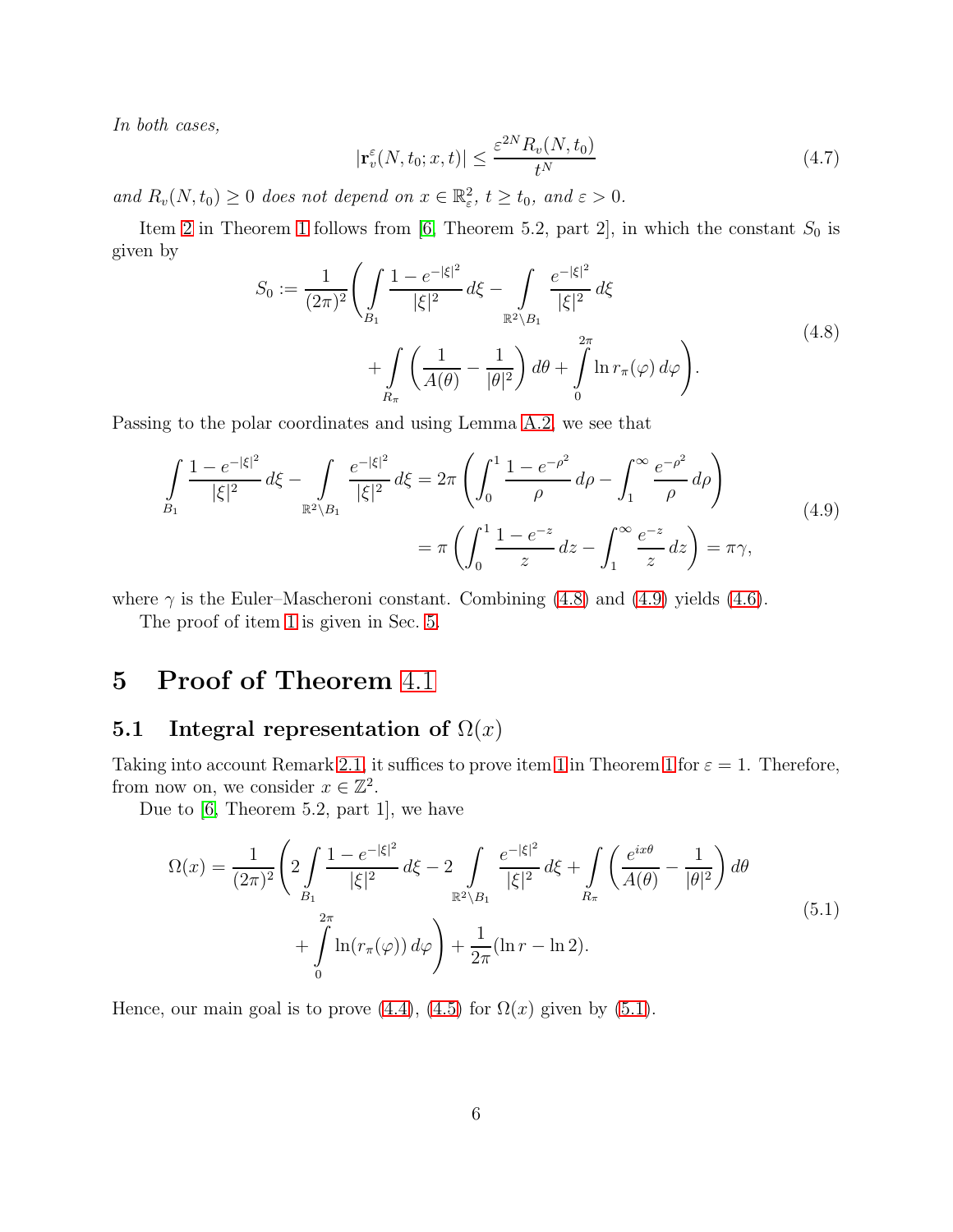We begin with simplifying [\(5.1\)](#page-5-4). Writing  $x \in \mathbb{R}^2 \setminus \{0\}$  in the polar coordinates  $(r, \psi)$  and  $\theta \in \mathbb{R}^2$  in the polar coordinates  $(\rho, \varphi)$ , we have

<span id="page-6-0"></span>
$$
\int\limits_{R_{\pi}} \left( \frac{e^{ix\theta}}{A(\theta)} - \frac{1}{|\theta|^2} \right) d\theta = I_1(r, \psi) + I_2(r, \psi), \tag{5.2}
$$

where

<span id="page-6-2"></span>
$$
I_1(r,\psi) := \int_{-\pi}^{\pi} d\varphi \int_0^{r_\pi(\varphi)} \cos(r\rho \cos(\varphi - \psi)) \left( \frac{1}{A(\rho \cos \varphi, \rho \sin \varphi)} - \frac{1}{\rho^2} \right) \rho d\rho, \qquad (5.3)
$$

$$
I_2(r,\psi) := \int_{-\pi}^{\pi} d\varphi \int_0^{r_\pi(\varphi)} \frac{\cos(r\rho \cos(\varphi - \psi)) - 1}{\rho} d\rho.
$$

In the integral defining  $I_2$ , we change the variable  $z = r\rho$  and obtain

$$
I_2(r,\psi) = \int_{-\pi}^{\pi} d\varphi \int_0^{r_\pi(\varphi)r} \frac{\cos(z \cos(\varphi - \psi)) - 1}{z} dz
$$
  
= 
$$
\int_{-\pi}^{\pi} d\varphi \int_0^1 \frac{\cos(z \cos(\varphi - \psi)) - 1}{z} dz + \int_{-\pi}^{\pi} d\varphi \int_1^{\pi r} \frac{\cos(z \cos(\varphi - \psi))}{z} dz
$$
  
+ 
$$
\int_{-\pi}^{\pi} d\varphi \int_{\pi r}^{r_\pi(\varphi)r} \frac{\cos(z \cos(\varphi - \psi))}{z} dz - \int_{-\pi}^{\pi} d\varphi \int_1^{r_\pi(\varphi)r} \frac{1}{z} dz.
$$

Using the integral representation of the Bessel function of the first kind  $J_0(z)$  (see [\(A.3\)](#page-11-2)) and the identity from Lemma [A.2,](#page-11-1) we have

<span id="page-6-1"></span>
$$
I_2(r,\psi)
$$
  
=  $2\pi \int_0^1 \frac{J_0(z) - 1}{z} dz + 2\pi \int_1^{\pi r} \frac{J_0(z)}{z} dz + I_3(r,\psi) - \int_{-\pi}^{\pi} \ln(r_\pi(\varphi)) d\varphi - 2\pi \ln r$  (5.4)  
=  $-2\pi \gamma + 2\pi \ln 2 + I_4(r) + I_3(r,\psi) - \int_{-\pi}^{\pi} \ln(r_\pi(\varphi)) d\varphi - 2\pi \ln r$ ,

where

$$
I_3(r,\psi) := \int_{-\pi}^{\pi} d\varphi \int_{\pi r}^{r_\pi(\varphi)r} \frac{\cos(z \cos(\varphi - \psi))}{z} dz, \quad I_4(r) := -2\pi \int_{\pi r}^{\infty} \frac{J_0(z)}{z} dz \quad (5.5)
$$

Combining [\(5.1\)](#page-5-4), [\(4.9\)](#page-5-3), [\(5.2\)](#page-6-0), [\(5.4\)](#page-6-1), we obtain

<span id="page-6-3"></span>
$$
\Omega(x) = \frac{1}{(2\pi)^2} \big( I_1(r, \psi) + I_3(r, \psi) + I_4(r) \big). \tag{5.6}
$$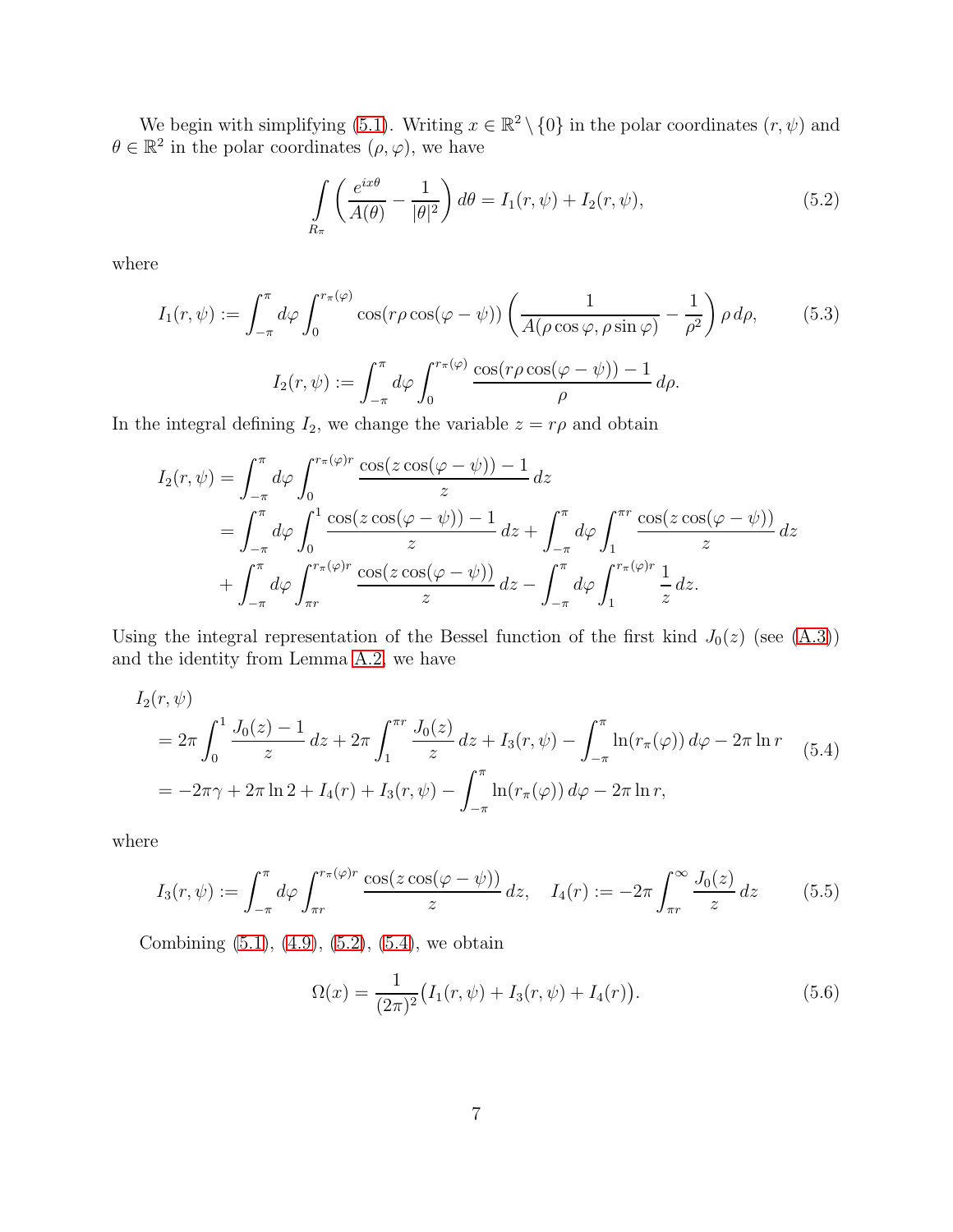### <span id="page-7-0"></span>5.2 Estimates of  $I_1$ ,  $I_3$ , and  $I_4$

We recall that  $(\rho, \varphi)$  and  $(r, \psi)$  stand for the polar coordinates of  $\theta \in \mathbb{R}^2$  and  $x \in \mathbb{Z}^2$ , respectively. Set

$$
\Psi_1 := [-\pi/4, \pi/4] \cup [3\pi/4, \pi] \cup [-\pi, -3\pi/4], \quad \Psi_2 := [0, 2\pi) \setminus \Psi_1.
$$
 (5.7)

Thus, the set  $\{x \in \mathbb{Z}^2 : \psi \in \Psi_j\}$  is the intersection of  $\mathbb{Z}^2$  with the bisector of opening  $\pi/2$ symmetric with respect to the axis  $x_j$ .

<span id="page-7-4"></span>**Lemma 5.1.** If  $\psi \in \Psi_1$ , then

$$
I_3(r,\psi) = -\frac{2\sqrt{2}}{\pi}\sin\left(\pi r - \frac{\pi}{4}\right)r^{-3/2} + \hat{I}_3(r,\psi) + O(r^{-5/2}) \quad \text{as } r \to \infty,
$$
 (5.8)

where  $O(\cdot)$  is uniform with respect to  $\psi \in [-\pi, \pi)$  and

<span id="page-7-1"></span>
$$
\hat{I}_3(r,\psi) := -\frac{1}{r \cos \psi} \int\limits_{R_\pi \backslash B_\pi} \sin(x\theta) \left(\frac{1}{|\theta|^2}\right)_{\theta_1} d\theta. \tag{5.9}
$$

If  $\psi \in \Psi_2$ , then  $I_3(r, \psi) = I_3(r, \psi + \pi/2)$ .

*Proof.* Assume that  $\psi \in \Psi_1$  and hence  $|\cos \psi| \geq 1/\sqrt{2}$ . We rewrite  $I_3(r, \psi)$  as follows:

$$
I_3(r,\psi) = \int\limits_{R_\pi \backslash B_\pi} \frac{\cos(x\theta)}{|\theta|^2} d\theta = \frac{1}{r \cos \psi} \int\limits_{R_\pi \backslash B_\pi} \frac{(\sin(x\theta))_{\theta_1}}{|\theta|^2} d\theta.
$$
 (5.10)

Integrating by parts yields

<span id="page-7-2"></span>
$$
I_3(r,\psi) = \tilde{I}_3(r,\psi) + \hat{I}_3(r,\psi),
$$
\n(5.11)

where

$$
\tilde{I}_3(r,\psi) := -\frac{1}{\pi r \cos \psi} \int_{-\pi}^{\pi} \sin(\pi r \cos(\varphi - \psi)) \cos \varphi \, d\varphi,
$$

and  $\hat{I}_3(r, \psi)$  is defined in [\(5.9\)](#page-7-1).

Using the integral representation  $(A.4)$  and Lemma [A.5](#page-11-4) with  $n = 1$ , we obtain

<span id="page-7-3"></span>
$$
\tilde{I}_3(r,\psi) = -\frac{1}{\pi r \cos \psi} \int_{-\pi}^{\pi} \sin(\pi r \cos \varphi) \cos \varphi \cos \psi \, d\varphi = -\frac{2}{r} J_1(\pi r)
$$
\n
$$
= -\frac{2\sqrt{2}}{\pi} \sin\left(\pi r - \frac{\pi}{4}\right) r^{-3/2} + O(r^{-5/2}).
$$
\n(5.12)

To estimate  $\hat{I}_3(r,\psi)$ , we integrate by parts again and obtain  $\hat{I}_3(r,\psi) = O(r^{-2})$ . Together with [\(5.11\)](#page-7-2) and [\(5.12\)](#page-7-3), this proves the lemma whenever  $\psi \in \Psi_1$ . If  $\psi \in \Psi_2$ , it suffices to note that  $I_3(r, \psi) = I_3(r, \psi + \pi/2)$ . note that  $I_3(r, \psi) = I_3(r, \psi + \pi/2)$ .

<span id="page-7-5"></span>**Lemma 5.2.** 
$$
I_4(r) = \frac{2\sqrt{2}}{\pi} \sin\left(\pi r - \frac{\pi}{4}\right) r^{-3/2} + O(r^{-5/2}) \text{ as } r \to \infty.
$$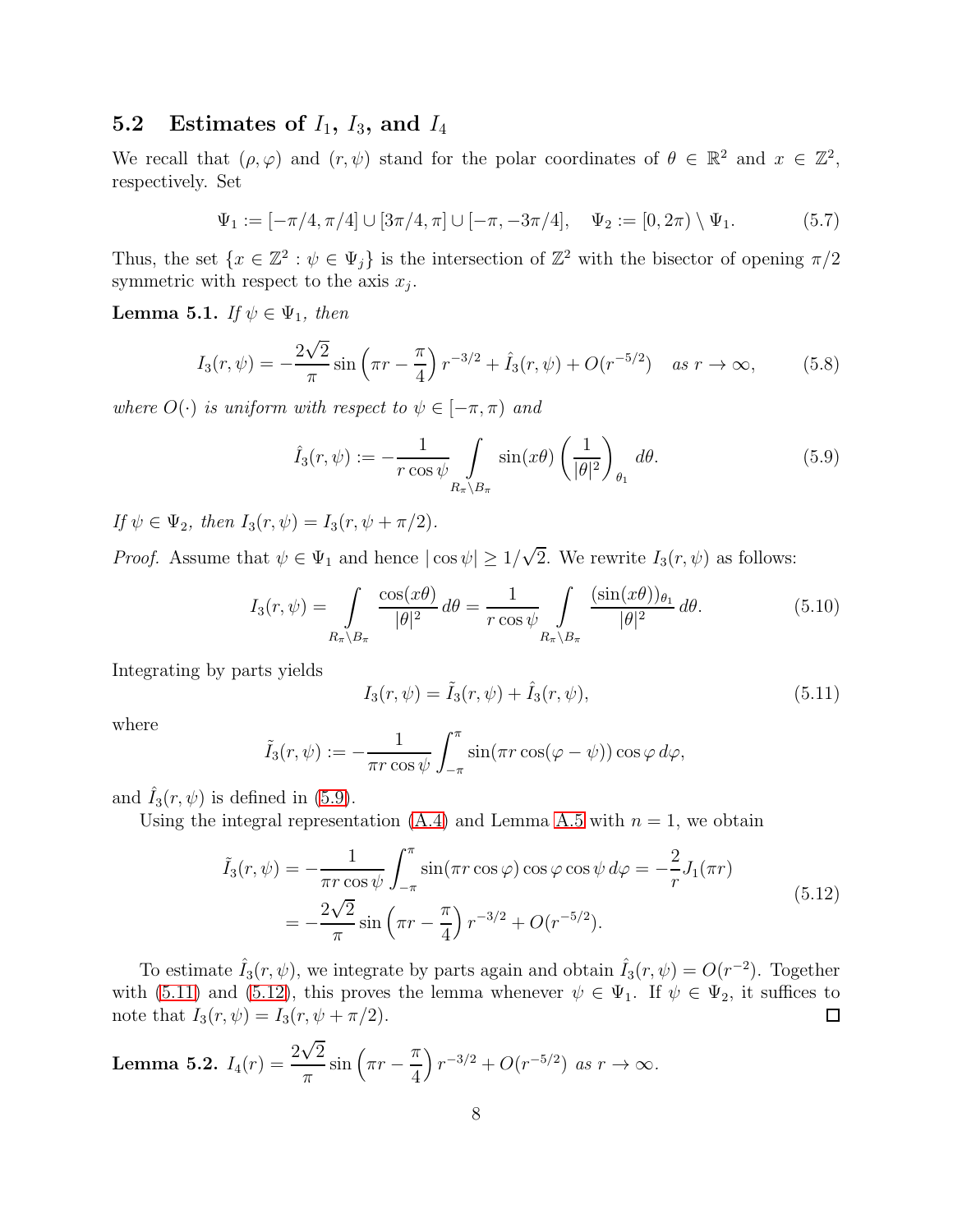Proof. The proof follows from the asymptotic expansion in Lemma [A.4.](#page-11-5)

To write down an asymptotic formula for  $I_1(r, \psi)$  (defined in [\(5.3\)](#page-6-2)), we need the following notation for  $\theta \neq 0$ :

<span id="page-8-3"></span>
$$
D_0(\theta) := \frac{1}{A(\theta)} - \frac{1}{|\theta|^2},\tag{5.13}
$$

<span id="page-8-4"></span>
$$
D(\theta) := \frac{\partial D_0(\theta)}{\partial \theta_1} = -\frac{2\sin\theta_1}{(4 - 2\cos\theta_1 - 2\cos\theta_2)^2} + \frac{2\theta_1}{(\theta_1^2 + \theta_2^2)^2},
$$
(5.14)

and

<span id="page-8-0"></span>
$$
E(\rho, \varphi) := \rho D(\rho \cos \varphi, \rho \sin \varphi).
$$
\n(5.15)

Obviously, the functions  $D_0(\theta)$  and  $D(\theta)$  are infinitely differentiable for  $\theta \in R_\pi \setminus \{0\},$ while  $E(\rho, \varphi)$  is infinitely differentiable for  $\rho > 0$  and  $\varphi \in \mathbb{R}$  and is  $2\pi$  periodic with respect to  $\varphi$ . It is also easy to see that  $D_0(\theta)$  is bounded near the origin. The behavior of  $E(\rho, \varphi)$ near  $\rho = 0$  is described in the following lemma.

<span id="page-8-1"></span>**Lemma 5.3.** For any integer  $k_1, k_2 \ge 0$ , the derivative  $\frac{\partial^{k_1+k_2} E(\rho, \varphi)}{\partial \rho^{k_1} \partial \varphi^{k_2}}$  $\partial \rho^{k_1} \partial \varphi^{k_2}$ extends as a continuous function from  $\{\rho > 0, \varphi \in \mathbb{R}\}\$  to  $\{\rho \geq 0, \varphi \in \mathbb{R}\}\$ . Moreover,

$$
\lim_{\rho \to 0} E(\rho, \varphi) = \frac{\cos^3 \varphi - \cos^5 \varphi - \sin^4 \varphi \cos \varphi}{3} = \frac{\cos(3\varphi) - \cos(5\varphi)}{24}.
$$
(5.16)

Proof. The assertion follows by expanding the sin and cos functions in the Taylor series about the origin and using [\(5.15\)](#page-8-0). □

Now, for each fixed  $\rho > 0$ , we represent  $E(\rho, \varphi)$  by its Fourier series

<span id="page-8-2"></span>
$$
E(\rho, \varphi) = a_0(\rho) + \sum_{n=1}^{\infty} (a_n(\rho) \cos(n\varphi) + b_n(\rho) \sin(n\varphi))
$$
 (5.17)

This series converges to  $E(\rho, \varphi)$  for every  $\rho$  and  $\varphi$  due to Lemma [5.3.](#page-8-1) Moreover, this lemma immediately implies the following result.

**Lemma 5.4.** 1. The Fourier coefficients  $a_0(\rho)$ ,  $a_n(\rho)$ , and  $b_n(\rho)$  and all their derivatives are continuous for  $\rho > 0$  and extend as continuous function to  $\rho \geq 0$ . Moreover, for any integer  $M \geq 0$ , there exists a constant  $c_M > 0$  such that

$$
|a_n(\rho)|
$$
,  $|b_n(\rho)|$ ,  $|a'_n(\rho)|$ ,  $|b'_n(\rho)| \le \frac{c_M}{n^M}$  for all  $n \in \mathbb{N}$ ,  $\rho \in (0, \pi]$ .

2. We have  $a_3(0) = 1/24$ ,  $a_5(0) = -1/24$ , and all the other Fourier coefficients of  $E(0, \varphi)$ vanish.

In particular, Lemma 5.4 guarantees that the series in [\(5.17\)](#page-8-2) converges absolutely and uniformly for  $\rho \in [0, \pi]$  and  $\varphi \in [-\pi, \pi)$ . In what follows, this will allow us to interchange the operations of summation and integration.

Now we are in a position to provide an asymptotics of  $I_1(r, \psi)$ .

 $\Box$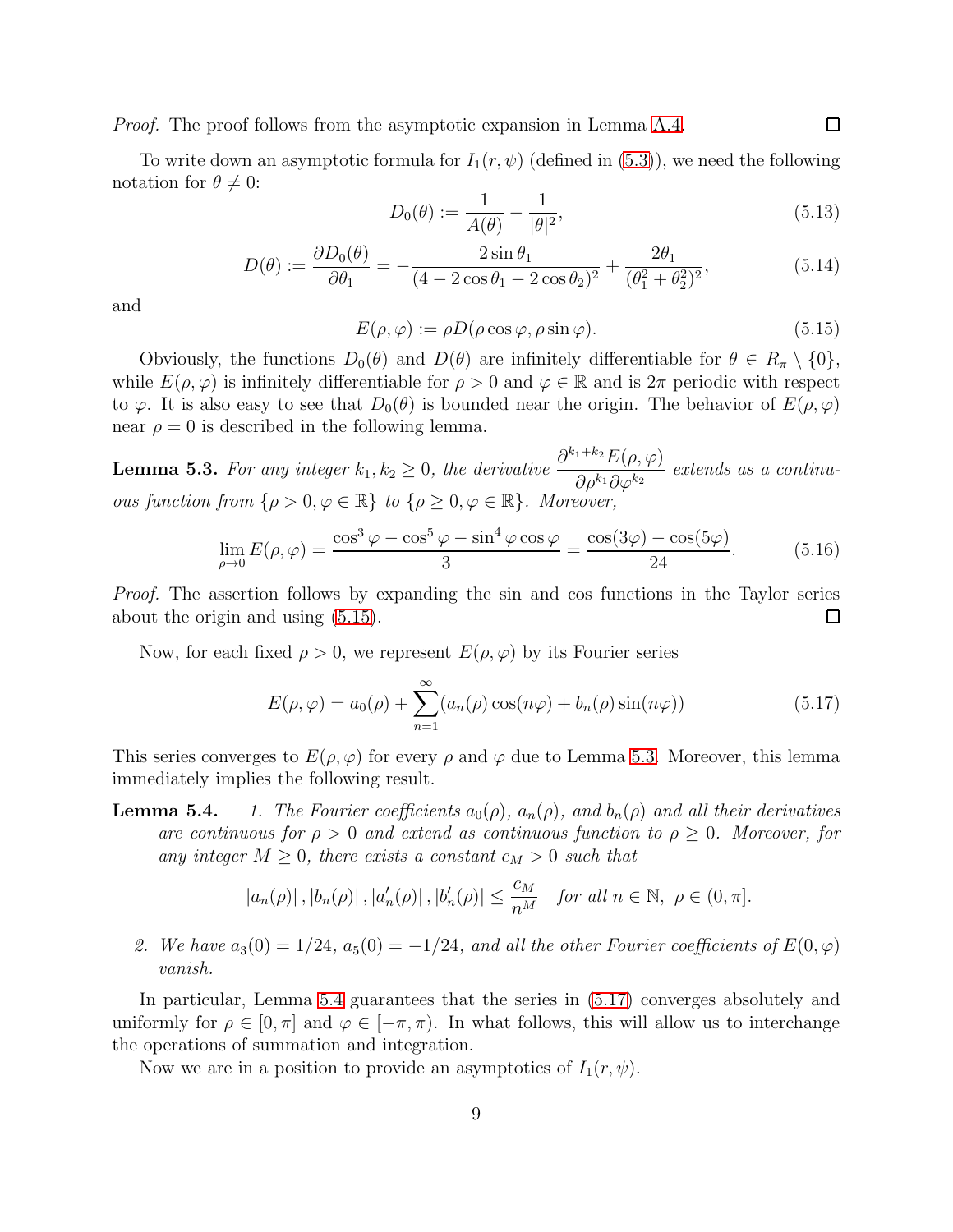<span id="page-9-1"></span>**Lemma 5.5.**  $I_1(r,\psi) = \frac{\pi \cos(4\psi)}{6r^2} - \hat{I}_3(r,\psi) + O(r^{-5/2})$  as  $r \to \infty$ , where  $\hat{I}_3(r,\psi)$  is given by [\(5.9\)](#page-7-1) and  $O(\cdot)$  is uniform with respect to  $\psi \in [-\pi, \pi)$ .

*Proof.* Assume that  $\psi \in \Psi_1$ . Then, using integration by parts, we represent  $I_1(r, \psi)$  as follows:

<span id="page-9-0"></span>
$$
I_1(r,\psi) = \frac{1}{r \cos \psi} \int_{R_{\pi}} (\sin(x\theta)) \theta_1 D_0(\theta) \, d\theta = -\frac{1}{r \cos \psi} (\Sigma_1(r,\psi) + \Sigma_2(r,\psi)) - \hat{I}_3(r,\psi), \tag{5.18}
$$

where

$$
\Sigma_1(r,\psi) := \int_{B_{\pi}} \sin(x\theta) D(\theta) d\theta, \quad \Sigma_2(r,\psi) := \int_{R_{\pi} \setminus B_{\pi}} \sin(x\theta) \left(\frac{1}{A(\theta)}\right)_{\theta_1} d\theta,
$$

 $D_0(\theta)$  and  $D(\theta)$  are given by [\(5.13\)](#page-8-3) and [\(5.14\)](#page-8-4), respectively, and  $\hat{I}_3(r,\psi)$  is given by [\(5.9\)](#page-7-1). Using [\(5.17\)](#page-8-2), we have

$$
\Sigma_1(r,\psi) = \int_0^{\pi} d\rho \int_{-\pi}^{\pi} \sin(r\rho \cos(\varphi - \psi)) E(\rho, \varphi) d\varphi
$$
  
= 
$$
\int_0^{\pi} \left( \sum_{n=1}^{\infty} \int_{-\pi}^{\pi} \sin(r\rho \cos \varphi) [a_n(\rho) \cos(n(\varphi + \psi)) + b_n(\rho) \sin(n(\varphi + \psi))] d\varphi \right) d\rho.
$$

Using the trigonometric addition formulas and the integral representation of the Bessel function  $J_n$  (see  $(A.4)$ ), we obtain

$$
\Sigma_1(r,\psi) = \int_0^{\pi} \left( \sum_{\text{odd } n \in \mathbb{N}} \int_{-\pi}^{\pi} \sin(r\rho\cos\varphi) \cos(n\varphi) d\varphi \right) [a_n(\rho) \cos(n\psi) + b_n(\rho) \sin(n\psi)] d\rho
$$
  
=  $2\pi \sum_{\text{odd } n \in \mathbb{N}} (-1)^{(n-1)/2} \left( \cos(n\psi) \int_0^{\pi} J_n(r\rho) a_n(\rho) d\rho + \sin(n\psi) \int_0^{\pi} J_n(r\rho) b_n(\rho) d\rho \right).$ 

Therefore, making the change of variables  $z = r\rho$  in the integrals, taking into account Lemma 5.4 and applying Lemma [A.8,](#page-14-0) we conclude that

$$
\Sigma_1(r,\psi) = \frac{2\pi}{r} \left( -\cos(3\psi)a_3(0) + \cos(5\psi)a_5(0) \right) + O(r^{-3/2})
$$
  
= 
$$
-\frac{\pi}{12r} \left( \cos(3\psi) + \cos(5\psi) \right) + O(r^{-3/2}) \quad \text{as } r \to \infty,
$$
 (5.19)

where  $O(\cdot)$  is uniform with respect to  $\psi$ .

Now we estimate  $\Sigma_2(r,\psi)$ . Using the  $2\pi$ -periodicity of  $\cos(x\theta)$  and  $\frac{1}{A(\theta)}$  with respect to  $\theta_1$ , we obtain

$$
\Sigma_2(r,\psi) = -\frac{1}{r\cos\psi} \int\limits_{R_\pi \backslash B_\pi} (\cos(x\theta))_{\theta_1} \left(\frac{1}{A(\theta)}\right)_{\theta_1} d\theta = \tilde{\Sigma}_2(r,\psi) + \hat{\Sigma}_2(r,\psi),\tag{5.20}
$$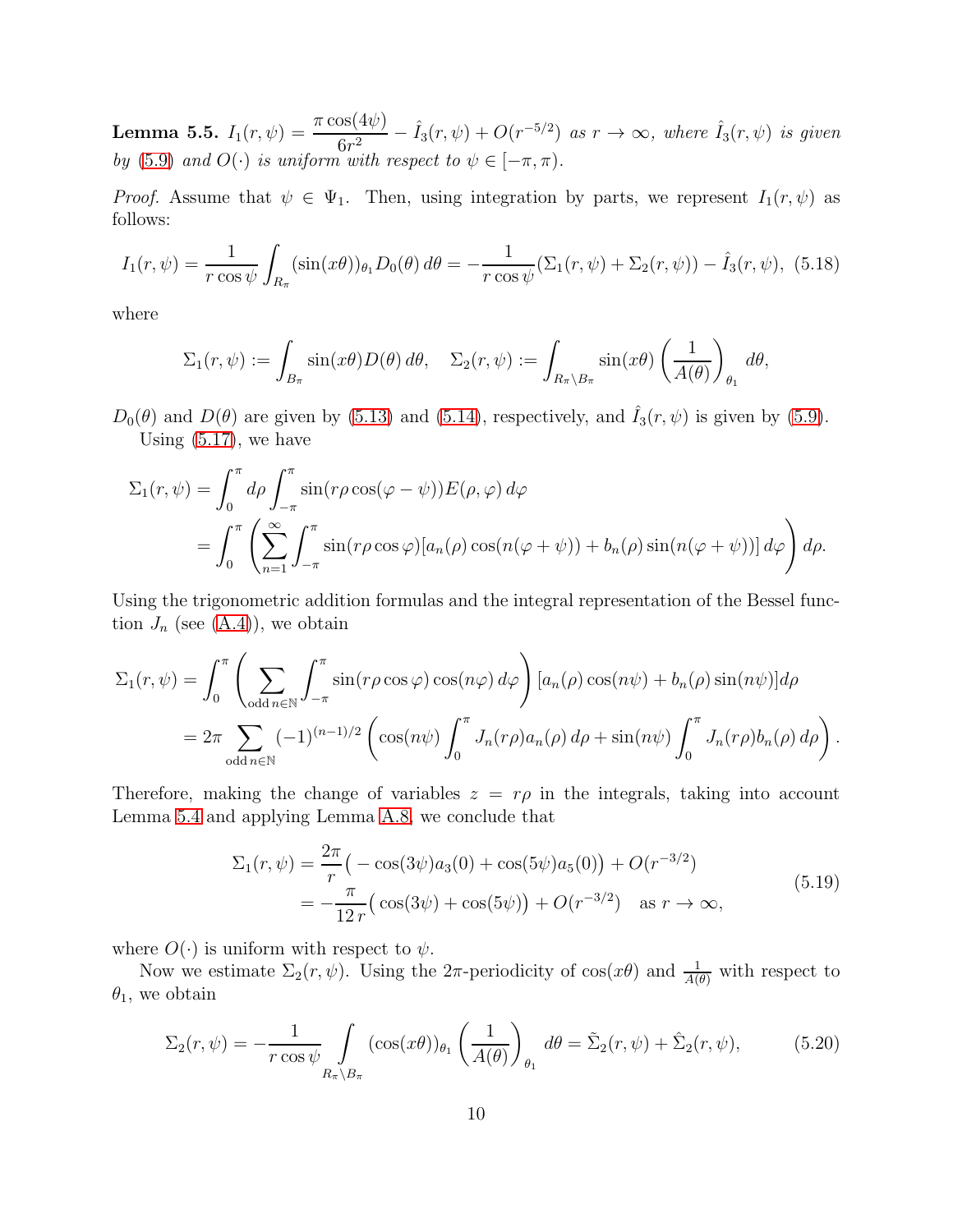where

$$
\tilde{\Sigma}_2(r,\psi) := \frac{\pi}{r \cos \psi} \int_{-\pi}^{\pi} \cos(\pi r \cos(\varphi - \psi)) f(\varphi) \cos \varphi \, d\varphi,
$$
  

$$
\hat{\Sigma}_2(r,\psi) := \frac{1}{r \cos \psi} \int_{R_{\pi} \setminus B_{\pi}} \cos(x\theta) \left(\frac{1}{A(\theta)}\right)_{\theta_1 \theta_1} d\theta,
$$

and  $f(\varphi)$  is obtained from  $\left(\frac{1}{\Lambda}\right)$  $A(\theta)$  $\setminus$  $\theta_1$ by substituting  $\theta_1 = \pi \cos \varphi$ ,  $\theta_2 = \pi \sin \varphi$ . Expanding  $f(\varphi)$  cos  $\varphi$  into the Fourier series

$$
f(\varphi)\cos\varphi = \alpha_0 + \sum_{n=1}^{\infty} (\alpha_n \cos(n\varphi) + \beta_n \sin(n\varphi))
$$

and using the integral representation [\(A.3\)](#page-11-2), we have

$$
\tilde{\Sigma}_2(r,\psi) = \frac{\pi}{r \cos \psi} \int_{-\pi}^{\pi} \cos(\pi r \cos \varphi) \alpha_0 d\varphi \n+ \frac{\pi}{r \cos \psi} \sum_{\text{even } n=2}^{\infty} \int_{-\pi}^{\pi} \cos(\pi r \cos \varphi) (\alpha_n \cos(n\varphi) \cos(n\psi) + \beta_n \cos(n\varphi) \sin(n\psi)) d\varphi \n= \frac{\pi^2}{r \cos \psi} \left( \alpha_0 J_0(\pi r) + (-1)^{n/2} \sum_{\text{even } n=2}^{\infty} (\alpha_n \cos(n\psi) J_n(\pi r) + \beta_n \sin(n\psi) J_n(\pi r)) \right)
$$

Thus, Lemma [A.7](#page-13-0) implies

<span id="page-10-1"></span>
$$
\tilde{\Sigma}_2(r,\psi) = O(r^{-3/2}),\tag{5.21}
$$

 $\Box$ 

where  $O(\cdot)$  is uniform with respect to  $\psi \in [-\pi, \pi)$ .

Finally, using integration by parts, we immediately obtain  $\hat{\Sigma}_2(r,\psi) = O(r^{-2})$ . Combining this with  $(5.18)$ – $(5.21)$  yields

$$
I_1(r,\psi) = \frac{\pi}{12 r^2 \cos \psi} \left( \cos(3\psi) + \cos(5\psi) \right) - \hat{I}_3(r,\psi) + O(r^{-5/2})
$$
  
= 
$$
\frac{\pi \cos 4\psi}{6r^2} - \hat{I}_3(r,\psi) + O(r^{-5/2}).
$$

Now Theorem [4.1](#page-4-1) follows from [\(5.6\)](#page-6-3) and Lemmas [5.1,](#page-7-4) [5.2,](#page-7-5) and [5.5.](#page-9-1)

### <span id="page-10-0"></span>A Auxiliary results

In this appendix, we collect some known facts about the Bessel functions of the first kind  $J_n(z)$  as well as several corollaries that we need in the main part of the paper. We will consider the functions  $J_n(z)$  only for  $z > 0$  and integer  $n \geq 0$ .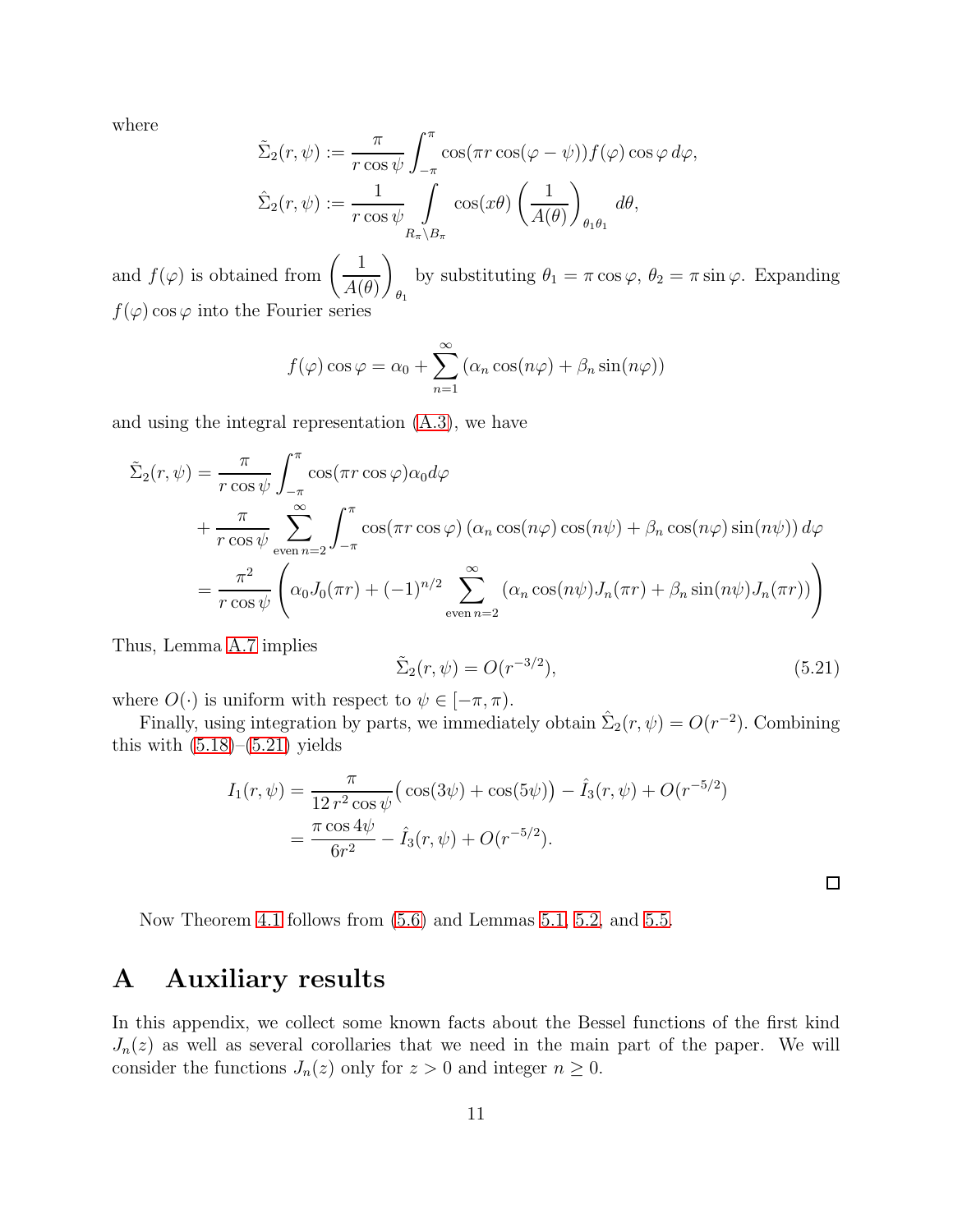### <span id="page-11-0"></span>A.1 Known facts

**Lemma A.1** (see [\[1,](#page-16-6) Sec. 9.1.60] and [\[19,](#page-17-14) Sec. 10.22.41]). For all integer  $n \ge 0$ , we have

$$
|J_n(z)| \le 1 \quad \text{for all } z \ge 0,
$$
\n(A.1)

<span id="page-11-8"></span><span id="page-11-7"></span><span id="page-11-3"></span><span id="page-11-2"></span>
$$
\int_0^\infty J_n(z) \, dz = 1. \tag{A.2}
$$

Let  $\gamma$  denote the Euler–Mascheroni constant.

<span id="page-11-1"></span>**Lemma A.2** (see [\[24,](#page-18-0) Sec. 12.2, Example 4] and  $[1, Section 11.1.20]$ . We have

$$
\int_0^1 \frac{1 - e^{-z}}{z} dz - \int_1^\infty \frac{e^{-z}}{z} dz = \int_0^1 \frac{1 - J_0(z)}{z} dz - \int_1^\infty \frac{J_0(z)}{z} dz + \ln 2 = \gamma.
$$

The following lemma provides two integral representations of the Bessel functions. **Lemma A.3** (see [\[1,](#page-16-6) Section 9.1.21]). We have

$$
J_n(z) = \frac{(-1)^{n/2}}{\pi} \int_0^\pi \cos(z \cos \varphi) \cos(n\varphi) d\varphi \qquad \text{for even } n \ge 0,
$$
 (A.3)

$$
J_n(z) = \frac{(-1)^{(n-1)/2}}{\pi} \int_0^\pi \sin(z \cos \varphi) \cos(n\varphi) d\varphi \qquad \text{for odd } n \ge 1.
$$
 (A.4)

We will use the following asymptotics for the function  $J_0(z)$ .

<span id="page-11-5"></span>Lemma A.4 (see [\[23,](#page-18-1) Section 7.21, p. 199]). We have

$$
J_0(z) = \frac{\sqrt{2}}{\sqrt{\pi}z^{1/2}} \cos\left(z - \frac{\pi}{4}\right) + \frac{\sqrt{2}}{8\sqrt{\pi}z^{3/2}} \sin\left(z - \frac{\pi}{4}\right) + O\left(\frac{1}{z^{5/2}}\right)
$$

as  $z \to \infty$ .

A similar asymptotics holds for  $J_n(z)$ . We will need it in the following form

<span id="page-11-4"></span>**Lemma A.5** (see [\[23,](#page-18-1) Section 7.21, p. 199]). For each  $n \geq 0$ , there exist a constant  $C_n > 0$ such that, for all  $z \geq 1$ ,

<span id="page-11-6"></span>
$$
J_n(z) = \left(\frac{2}{\pi z}\right)^{1/2} \cos\left(z - \frac{\pi n}{2} - \frac{\pi}{4}\right) + R_n(z),\tag{A.5}
$$

$$
|R_n(z)| \le \frac{C_n}{z^{3/2}}.\tag{A.6}
$$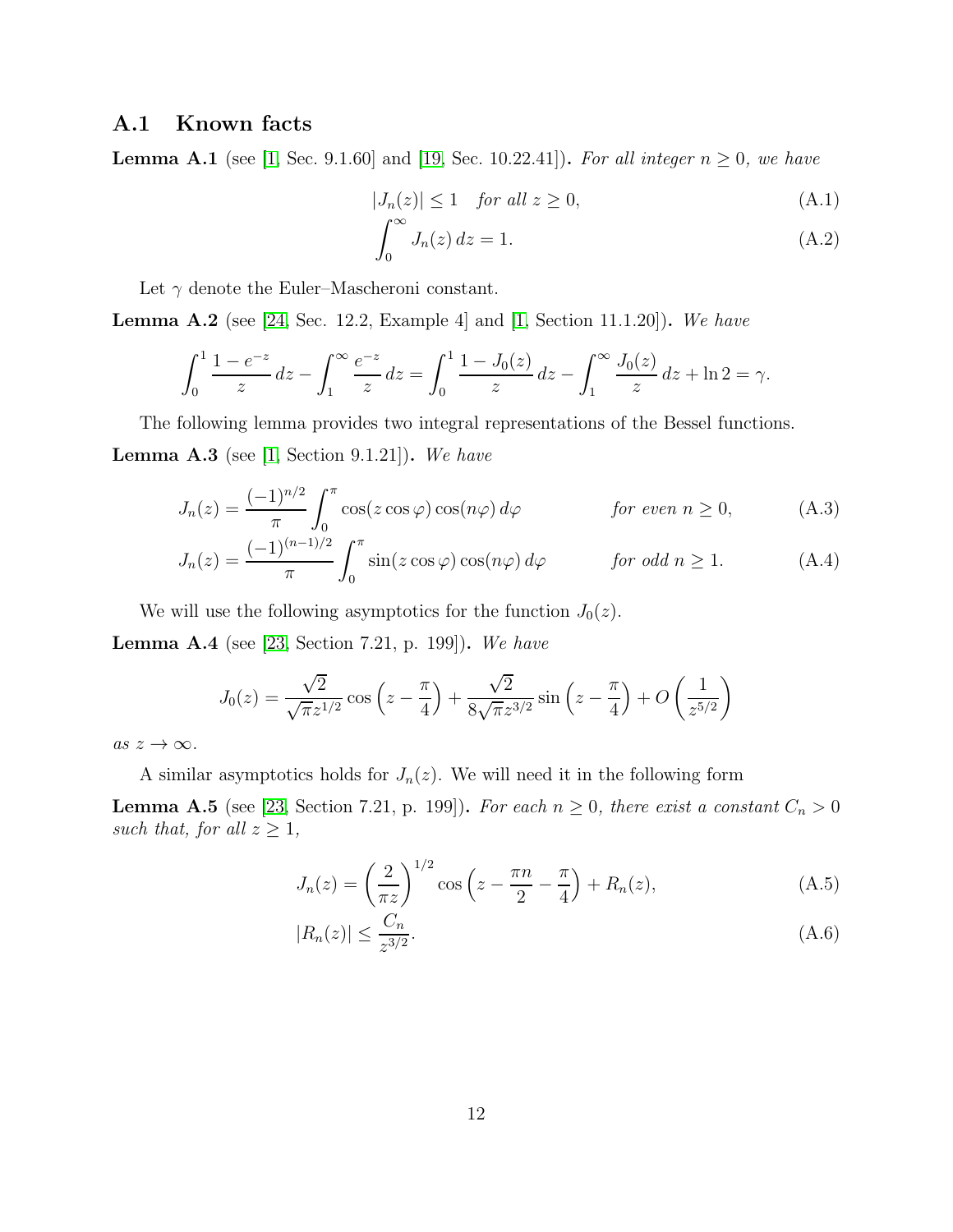### <span id="page-12-0"></span>A.2 Corollaries from the known facts

The following result provides an explicit dependence of the remainder  $R_n(z)$  in [\(A.5\)](#page-11-6) for large z, namely  $z > n^2$ .

<span id="page-12-3"></span>**Lemma A.6.** There is a constant  $C > 0$  such that for all integer  $n \geq 0$  and for all  $z > n^2$ , we have

$$
J_n(z) = \left(\frac{2}{\pi z}\right)^{1/2} \cos\left(z - \frac{\pi n}{2} - \frac{\pi}{4}\right) + R_n(z),\tag{A.7}
$$

$$
|R_n(z)| \le Cn^3 \frac{1}{z^{3/2}}.\tag{A.8}
$$

*Proof.* Consider the Hankel functions  $H_n^1(z)$  and  $H_n^2(z)$  that are connected with the Bessel functions  $J_n(z)$  via

<span id="page-12-2"></span>
$$
J_n(z) = \frac{H_n^1(z) + H_n^2(z)}{2} \tag{A.9}
$$

and have the following asymptotics (see [\[23,](#page-18-1) Section 7.2]):

<span id="page-12-1"></span>
$$
H_n^{(1)}(z) = \left(\frac{2}{\pi z}\right)^{1/2} e^{i\left(z - \frac{\pi n}{2} - \frac{\pi}{4}\right)} \left[\sum_{m=0}^{p-1} \frac{\left(\frac{1}{2} - n\right)_m \Gamma\left(n + m + \frac{1}{2}\right)}{m! \Gamma\left(n + \frac{1}{2}\right) (2iz)^m} + R_{n,p}^{(1)}(z)\right],
$$
  
\n
$$
H_n^{(2)}(z) = \left(\frac{2}{\pi z}\right)^{1/2} e^{-i\left(z - \frac{\pi n}{2} - \frac{\pi}{4}\right)} \left[\sum_{m=0}^{p-1} \frac{\left(\frac{1}{2} - n\right)_m \Gamma\left(n + m + \frac{1}{2}\right)}{m! \Gamma\left(n + \frac{1}{2}\right) (-2iz)^m} + R_{n,p}^{(2)}(z)\right].
$$
\n(A.10)

For an arbitrary fixed constant  $\sigma \in (0,1)$  and  $p \geq n$ , the remainder  $R_{n,p}^{(1)}(z)$  is estimated for all  $z > 0$  as follows:

$$
|R_{n,p}^{(1)}(z)| \le \frac{\sigma^{n-p-1/2} \left| \left(\frac{1}{2} - n\right)_p \right|}{(p-1)!\,\Gamma\left(n + \frac{1}{2}\right)(2z)^p} \int_0^\infty e^{-u} u^{n+p-1/2} du.
$$

Therefore, taking  $p = n$  and  $z > n^2$ , we obtain

$$
|R_{n,n}^{(1)}(z)| \leq \frac{\sigma^{-1/2} \left| \left(\frac{1}{2} - n\right) \left(\frac{1}{2} - n + 1\right) \cdot \ldots \cdot \left(\frac{1}{2} - 1\right) \right| \Gamma\left(2n + \frac{1}{2}\right)}{(n-1)!\,\Gamma\left(n + \frac{1}{2}\right) 2^n n^{2n-2} z} \leq \frac{\sigma^{-1/2} (2n)!}{(n-1)!\,2^n n^{2n-3} z} \leq \frac{\sigma^{-1/2} n(n+1) \cdot \ldots \cdot (2n)}{2^n n^{2n-3} z} \leq \frac{\sigma^{-1/2} (2n)^{n+1}}{2^n n^{2n-3} z} \leq \frac{2\sigma^{-1/2}}{n^{n-4} z}.
$$
\n(A.11)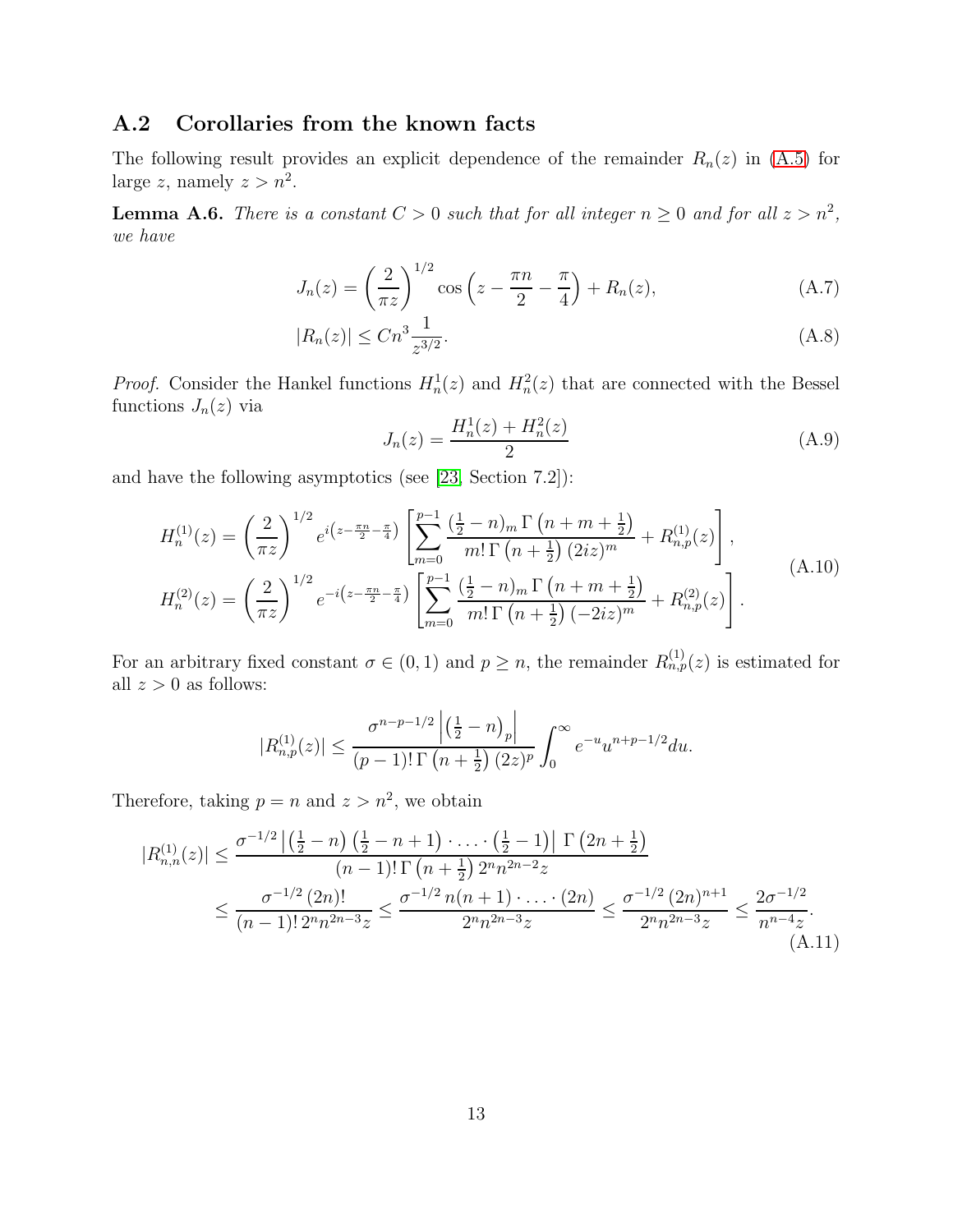Further, for  $z > n^2$ , we have

<span id="page-13-1"></span>
$$
\begin{split}\n&\left|e^{i\left(z-\frac{\pi n}{2}-\frac{\pi}{4}\right)}\sum_{m=1}^{n-1}\frac{\left(\frac{1}{2}-n\right)_{m}\Gamma\left(n+m+\frac{1}{2}\right)}{m!\Gamma\left(n+\frac{1}{2}\right)(2iz)^{m}}\right| \leq \sum_{m=1}^{n-1}\frac{n\cdot\ldots\cdot(n-m+1)\left(n+m\right)!}{m!\left(n-1\right)!2^{m}n^{2m-2}z} \\
&=\sum_{m=1}^{n-1}\frac{\left(n+m\right)!}{m!\left(n-m\right)!2^{m}n^{2m-3}z} = \sum_{m=1}^{n-1}\frac{\binom{n}{m}\left(n+1\right)\cdot\ldots\cdot(n+m)}{2^{m}n^{2m-3}z} \\
&\leq \sum_{m=1}^{n-1}\frac{\binom{n}{m}}{n^{m-3}z} \leq n^{3}\left(1+\frac{1}{n}\right)^{n}\frac{1}{z}.\n\end{split} \tag{A.12}
$$

Combining [\(A.10\)](#page-12-1)–[\(A.12\)](#page-13-1), we obtain for all integer  $n \geq 0$  and  $z \geq n^2$ 

<span id="page-13-2"></span>
$$
H_n^{(1)}(z) = \left(\frac{2}{\pi z}\right)^{1/2} e^{i\left(z - \frac{\pi n}{2} - \frac{\pi}{4}\right)} \left[1 + S_n^{(1)}(z)\right],
$$
  
\n
$$
|S_n^{(1)}(z)| \le Cn^3 \frac{1}{z},
$$
\n(A.13)

where  $C > 0$  does not depend on  $z \geq n^2$ .

Combining [\(A.13\)](#page-13-2) with the analogous representation for  $H_n^{(2)}$  and taking into account [\(A.9\)](#page-12-2), we complete the proof. 口

In the following lemmas, we deal with series involving the Bessel functions  $J_n(z)$  and the sequences  $\alpha_n$  and  $A_n(z)$ . In the main part of the text, these sequences arise as the Fourier coefficients of certain smooth functions.

<span id="page-13-0"></span>**Lemma A.7.** Let a sequence  $\alpha_n \in \mathbb{R}$ ,  $n \in \mathbb{N}$ , satisfy

<span id="page-13-3"></span>
$$
|\alpha_n| \le \frac{c_0}{n^5},\tag{A.14}
$$

where  $c_0 > 0$  does not depend on n. Then

$$
\sum_{n=1}^{\infty} \alpha_n J_n(z) = \left(\frac{2}{\pi z}\right)^{1/2} \sum_{n=1}^{\infty} \alpha_n \cos\left(z - \frac{\pi n}{2} - \frac{\pi}{4}\right) + O\left(\frac{1}{z^{3/2}}\right) \quad \text{as } z \to \infty. \tag{A.15}
$$

*Proof.* Let  $R_n(z)$  be the remainder in the asymptotics for  $J_n(z)$  defined in Lemmas [A.](#page-11-4)5 and [A.](#page-12-3)6. Then we have to prove that

<span id="page-13-5"></span>
$$
\sum_{n=1}^{\infty} \alpha_n z^{3/2} R_n(z) = O(1) \quad \text{as } z \to \infty.
$$
 (A.16)

Let  $1 < z < n^2$ . Then, using [\(A.1\)](#page-11-7) and [\(A.14\)](#page-13-3), we have

<span id="page-13-4"></span>
$$
\left| z^{3/2} R_n(z) \alpha_n \right| \le n^3 \left| J_n(z) - \left( \frac{2}{\pi z} \right)^{1/2} \cos \left( z - \frac{\pi n}{2} - \frac{\pi}{4} \right) \right| |\alpha_n|
$$
  
 
$$
\le n^3 \left( 1 + \left( \frac{2}{\pi} \right)^{1/2} \right) \frac{c_0}{n^5} \le \left( 1 + \left( \frac{2}{\pi} \right)^{1/2} \right) \frac{c_0}{n^2}.
$$
 (A.17)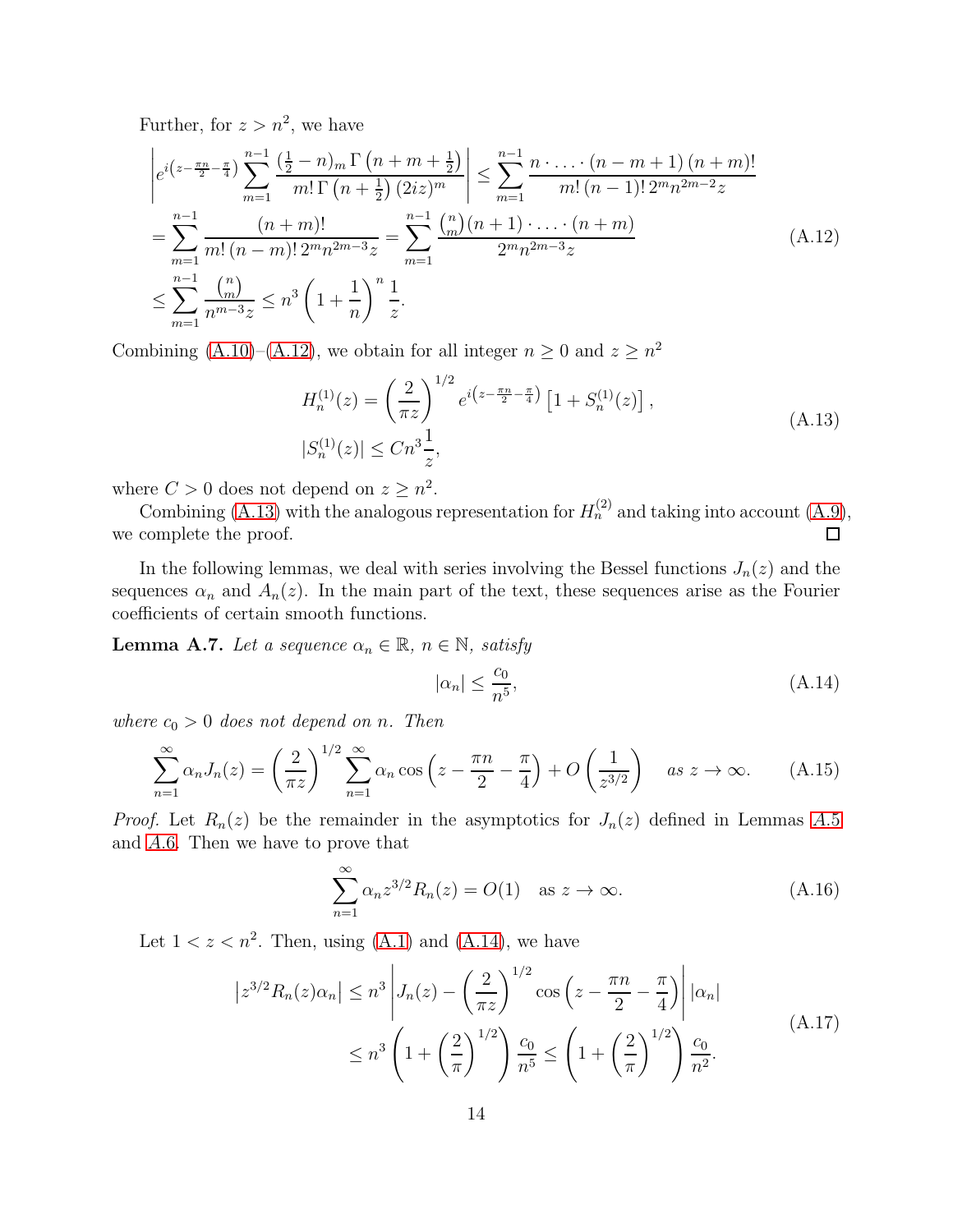Let  $z \geq n^2$ . Then, using Lemma [A.6](#page-12-3) and inequalities [\(A.14\)](#page-13-3), we obtain

<span id="page-14-1"></span>
$$
\left| z^{3/2} R_n(z) \alpha_n \right| \le z^{3/2} C n^3 \frac{1}{z^{3/2}} \frac{c_0}{n^5} = \frac{C c_0}{n^2}.
$$
 (A.18)

Estimates  $(A.17)$  and  $(A.18)$  imply  $(A.16)$ .

<span id="page-14-0"></span>**Lemma A.8.** Assume a sequence  $A_n \in C^1[0,1]$ ,  $n \in \mathbb{N}$ , satisfies

<span id="page-14-2"></span>
$$
\sup_{\rho \in [0,1]} |A_n(\rho)| \le \frac{c_0}{n^2}, \quad \sup_{\rho \in [0,1]} |A'_n(\rho)| \le \frac{c_1}{n^6} \quad \text{for all } n \in \mathbb{N}, \tag{A.19}
$$

where  $c_0, c_1 > 0$  do not depend on n. Furthermore, assume that there exists a finite set  $\mathcal{N} \subset \mathbb{N}$  such that

$$
A_n(0) = 0 \quad \text{for all } n \notin \mathcal{N}.
$$
 (A.20)

Then there is a constant  $c > 0$  depending only on N and on the constants  $c_0$  and  $c_1$  such that

$$
\left| \int_0^{\sigma} \left( \sum_{n=1}^{\infty} J_n(z) A_n \left( \frac{z}{\sigma} \right) \right) dz - \sum_{n \in \mathcal{N}} A_n(0) \right| \leq \frac{c}{\sigma^{1/2}} \quad \text{for all } \sigma > 1.
$$

*Proof.* For any fixed  $\sigma > 1$ , inequalities [\(A.1\)](#page-11-7) and [\(A.19\)](#page-14-2) imply that the series  $\sum_{n=1}^{\infty}$  $n=1$  $J_n(z)A_n\left(\frac{z}{\sigma}\right)$  $\frac{z}{\sigma}$ converges uniformly with respect to  $z \in (0, \sigma)$ . Hence,

<span id="page-14-3"></span>
$$
\int_0^{\sigma} \left( \sum_{n=1}^{\infty} J_n(z) A_n\left(\frac{z}{\sigma}\right) \right) dz = \sum_{n=1}^{\infty} \int_0^{\sigma} J_n(z) A_n\left(\frac{z}{\sigma}\right) dz
$$
\n
$$
= \sum_{n \in \mathcal{N}} \int_0^{\sigma} J_n(z) A_n(0) dz + \sum_{n=1}^{\infty} \int_0^{\sigma} J_n(z) \left( A_n\left(\frac{z}{\sigma}\right) - A_n(0) \right) dz.
$$
\n(A.21)

Consider the first sum in the right-hand side in [\(A.21\)](#page-14-3). Due to [\(A.2\)](#page-11-8),

$$
\int_0^{\sigma} J_n(z)dz = 1 - \int_{\sigma}^{\infty} J_n(z)dz.
$$

Using Lemma [A.5](#page-11-6) and integration by parts, we obtain

$$
\left|\int_{\sigma}^{\infty} J_n(z)dz\right| \leq \left|\int_{\sigma}^{\infty} \left(\frac{2}{\pi z}\right)^{1/2} \cos\left(z - \frac{\pi n}{2} - \frac{\pi}{4}\right)dz\right| + \int_{\sigma}^{\infty} \frac{C_n}{z^{3/2}}dz \leq \frac{\tilde{C}_n}{\sigma^{1/2}},
$$

where  $\tilde{C}_n > 0$  does not depend on  $\sigma > 0$ . Therefore,

<span id="page-14-4"></span>
$$
\left| \sum_{n \in \mathcal{N}} \int_0^\sigma J_n(z) A_n(0) dz - \sum_{n \in \mathcal{N}} A_n(0) \right| \le \frac{c_2 c_0}{\sigma^{1/2}},\tag{A.22}
$$

 $\Box$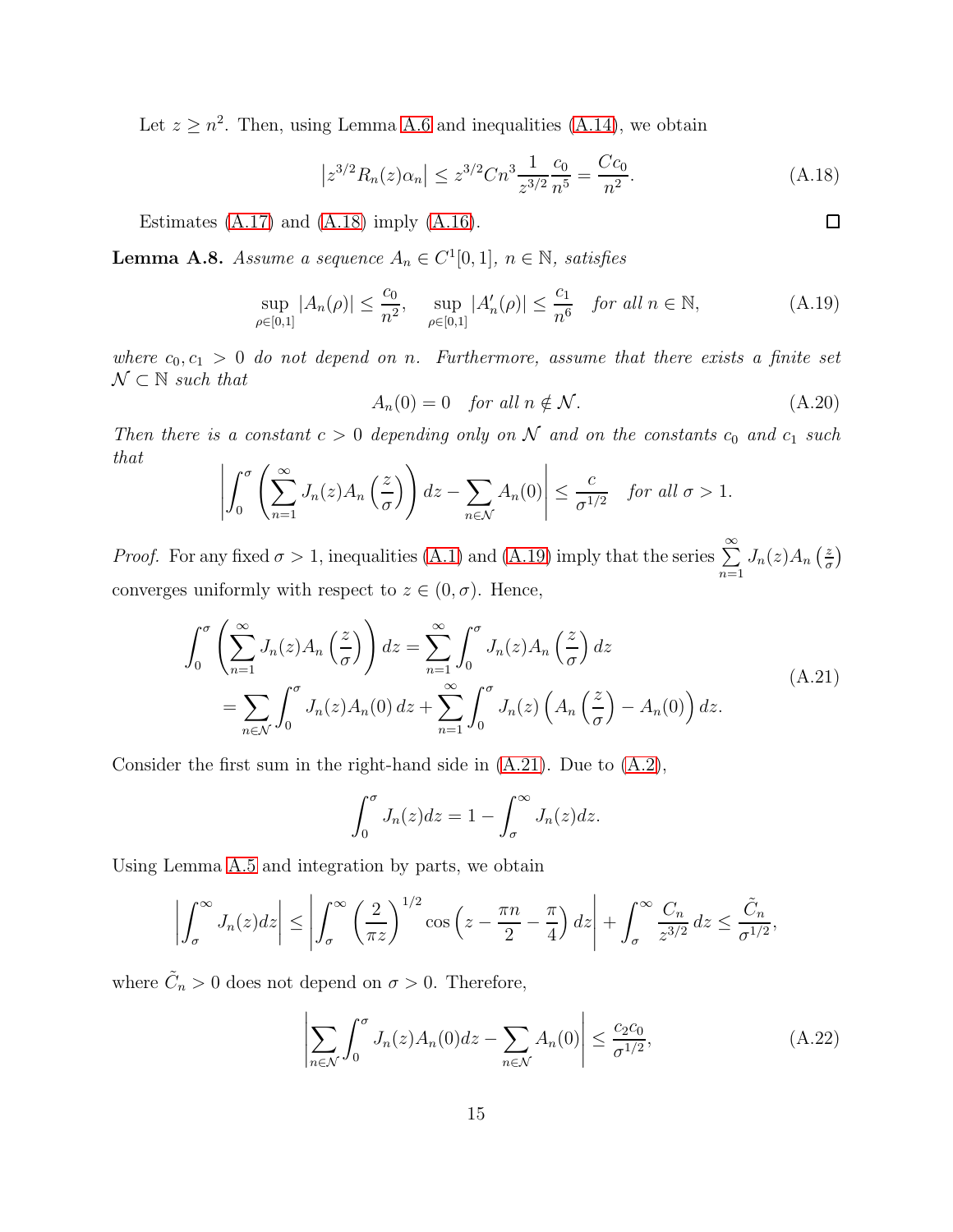where  $c_2 > 0$  depends on  $\tilde{C}_n$ ,  $n \in \mathcal{N}$ , but does not depend on  $\sigma$ .

Consider the second sum the right-hand side in [\(A.21\)](#page-14-3). Using [\(A.5\)](#page-11-6), consider for  $\sigma > 1$ 

<span id="page-15-1"></span>
$$
\int_0^\sigma J_n(z) \left( A_n \left( \frac{z}{\sigma} \right) - A_n(0) \right) dz = G_1(\sigma) + \left( \frac{1}{\pi} \right)^{1/2} (G_2(\sigma) + G_3(\sigma)), \tag{A.23}
$$

where

$$
G_1(\sigma) := \int_0^1 J_n(z) \left( A_n \left( \frac{z}{\sigma} \right) - A_n(0) \right) dz,
$$
  
\n
$$
G_2(\sigma) := \int_1^{\sigma} \frac{1}{z^{1/2}} \cos \left( z - \frac{\pi n}{2} - \frac{\pi}{4} \right) \left( A_n \left( \frac{z}{\sigma} \right) - A_n(0) \right) dz,
$$
  
\n
$$
G_3(z) := \int_1^{\sigma} R_n(z) \left( A_n \left( \frac{z}{\sigma} \right) - A_n(0) \right) dz.
$$

Due to  $(A.1)$ , we have

$$
|G_1(\sigma)| \le \sup_{\rho \in [0,1]} |A'_n(\rho)| \frac{1}{\sigma} \le \frac{c_1}{n^2} \frac{1}{\sigma}.
$$
 (A.24)

To estimate  $G_2(\sigma)$ , we integrate by parts and use [\(A.19\)](#page-14-2):

$$
|G_2(\sigma)| \leq \left| \frac{1}{z^{1/2}} \sin \left( z - \frac{\pi n}{2} - \frac{\pi}{4} \right) (A_n \left( \frac{z}{\sigma} \right) - A_n(0)) \right|_{z=1}^{z=\sigma} \right|
$$
  
+ 
$$
\int_1^{\sigma} \frac{1}{2z^{3/2}} \left| (A_n \left( \frac{z}{\sigma} \right) - A_n(0)) \right| dz + \frac{1}{\sigma} \int_1^{\sigma} \frac{1}{z^{1/2}} \left| A'_n \left( \frac{z}{\sigma} \right) \right| dz
$$
  

$$
\leq \frac{|A_n(1) - A_n(0)|}{\sigma^{1/2}} + \left| A_n \left( \frac{1}{\sigma} \right) - A_n(0) \right|
$$
  
+ 
$$
\sup_{\rho \in [0,1]} |A'_n(\rho)| \int_1^{\sigma} \frac{1}{2z^{3/2}} \frac{z}{\sigma} dz + \frac{c_3}{\sigma^{1/2}} \sup_{\rho \in [0,1]} |A'_n(\rho)| \leq \frac{c_4}{n^2 \sigma^{1/2}},
$$
 (A.25)

where  $c_3, c_4 > 0$  do not depend on *n* or  $\sigma$ .

Now let us estimate  $G_3(\sigma)$ . If  $\sigma < n^2$ , then, using the inequalities (see [\(A.1\)](#page-11-7))

$$
|R_n(z)| \le |J_n(z)| + \left(\frac{2}{\pi}\right)^{1/2} \le 1 + \left(\frac{2}{\pi}\right)^{1/2} =: c_5 \text{ for all } z > 1,
$$

and [\(A.19\)](#page-14-2), we have

<span id="page-15-0"></span>
$$
|G_3(\sigma)| \le c_5 \sup_{\rho \in [0,1]} |A'_n(\rho)| \int_1^{n^2} \frac{z}{\sigma} dz \le c_5 \frac{c_1}{n^6} \frac{n^4}{2\sigma} \le \frac{c_5 c_1}{2n^2} \frac{1}{\sigma}.
$$
 (A.26)

If  $\sigma > n^2$ , then we write

$$
G_3(\sigma) = G_{3,1}(\sigma) + G_{3,2}(\sigma), \tag{A.27}
$$

where

$$
G_{3,1}(\sigma) := \int_1^{n^2} R_n(z) \left( A_n\left(\frac{z}{\sigma}\right) - A_n(0) \right) dz, \quad G_{3,2}(\sigma) := \int_{n^2}^{\sigma} R_n(z) \left( A_n\left(\frac{z}{\sigma}\right) - A_n(0) \right) dz.
$$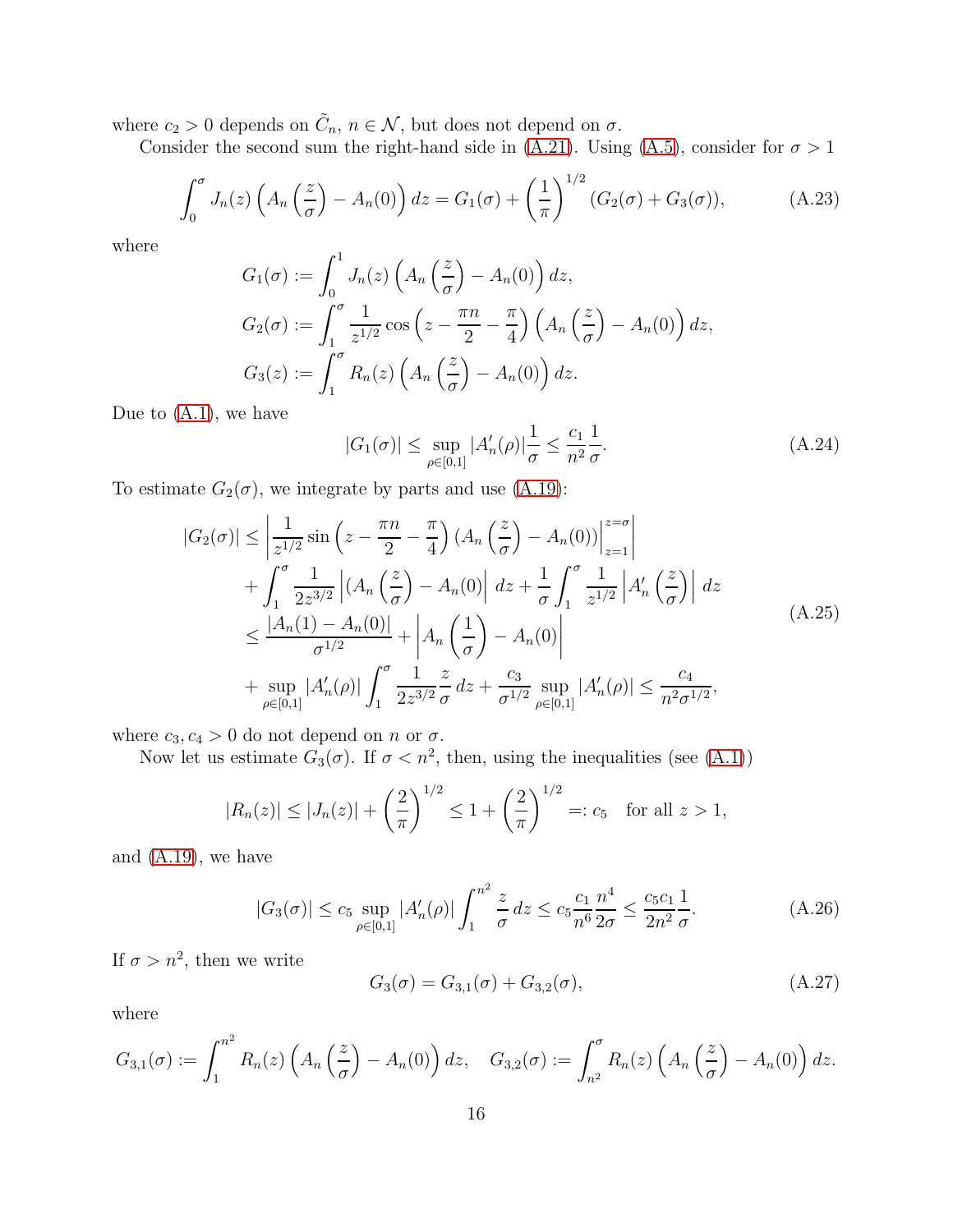Similarly to [\(A.26\)](#page-15-0), we have

$$
|G_{3,1}(\sigma)| \le \frac{c_5 c_1}{2n^2} \frac{1}{\sigma}.\tag{A.28}
$$

Finally, using [\(A.19\)](#page-14-2) and Lemma [A.6,](#page-12-3) we obtain

<span id="page-16-7"></span>
$$
|G_{3,2}(\sigma)| \le \sup_{\rho \in [0,1]} |A'_n(\rho)| \int_{n^2}^{\sigma} \frac{z}{\sigma} C n^3 \frac{1}{z^{3/2}} dz \le \frac{c_1}{n^6} \frac{C n^3}{\sigma} 2 \sigma^{1/2} \le \frac{2c_1 C}{n^3} \frac{1}{\sigma^{1/2}}.
$$
 (A.29)

Combining  $(A.23)$ – $(A.29)$ , we see that

$$
\sum_{n=1}^{\infty} \left| \int_0^{\sigma} J_n(z) \left( A_n \left( \frac{z}{\sigma} \right) - A_n(0) \right) dz \right| \leq \frac{c_6 (c_0 + c_1)}{\sigma^{1/2}}.
$$

where  $c_6 > 0$  does not depend on  $\sigma$ . This relation, together with  $(A.21)$  and  $(A.22)$  completes the proof.  $\Box$ 

Acknowledgement. The author expresses his gratitude to Sergey Tikhomirov for numerous discussions and to an anonymous referee for meticulously reading the manuscript and providing useful suggestions. The research was supported by the DFG project SFB 910, the DFG Heisenberg Programme and by the "RUDN University Program 5-100".

### <span id="page-16-6"></span>References

- [1] Abramowitz M., Stegun I., Handbook of mathematical functions with formulas, graphs, and mathematical tables. National Bureau of Standards Applied Mathematics Series, 55, 1965.
- <span id="page-16-1"></span>[2] J. H. Bramble, V. Thomée, *Pointwise bounds for discrete Green's functions*, SIAM J. Numer. Anal., 6 (1969) 583–590.
- <span id="page-16-2"></span>[3] T. Delmotte, J.-D. Deuschel, On estimating the derivatives of symmetric diffusions in stationary random environment, with applications to  $\nabla\varphi$  interface model, Probab. Theory Related Fields, 133, no. 3 (2005), 358–390.
- <span id="page-16-3"></span><span id="page-16-0"></span>[4] R. Duffin, *Discrete potential theory*, Duke Math. J. **20** (1953), 233–251.
- [5] F. A. Grünbaum, P. Iliev, *Heat kernel expansions on the integers*, Math. Phys. Anal. Geom. 5, no. 2, (2002) 183–200.
- <span id="page-16-4"></span>[6] P. Gurevich, Asymptotics of parabolic Green's functions on lattices. Algebra i Analiz. 28, no. 5 (2016), 21–60; English transl.: St. Petersburg Math. J. 28 (2017), 569–596.
- <span id="page-16-5"></span>[7] P. Gurevich, S. Tikhomirov, Rattling in spatially discrete diffusion equations with hysteresis Multiscale Model. Simul. 15(3), 1176 (2017)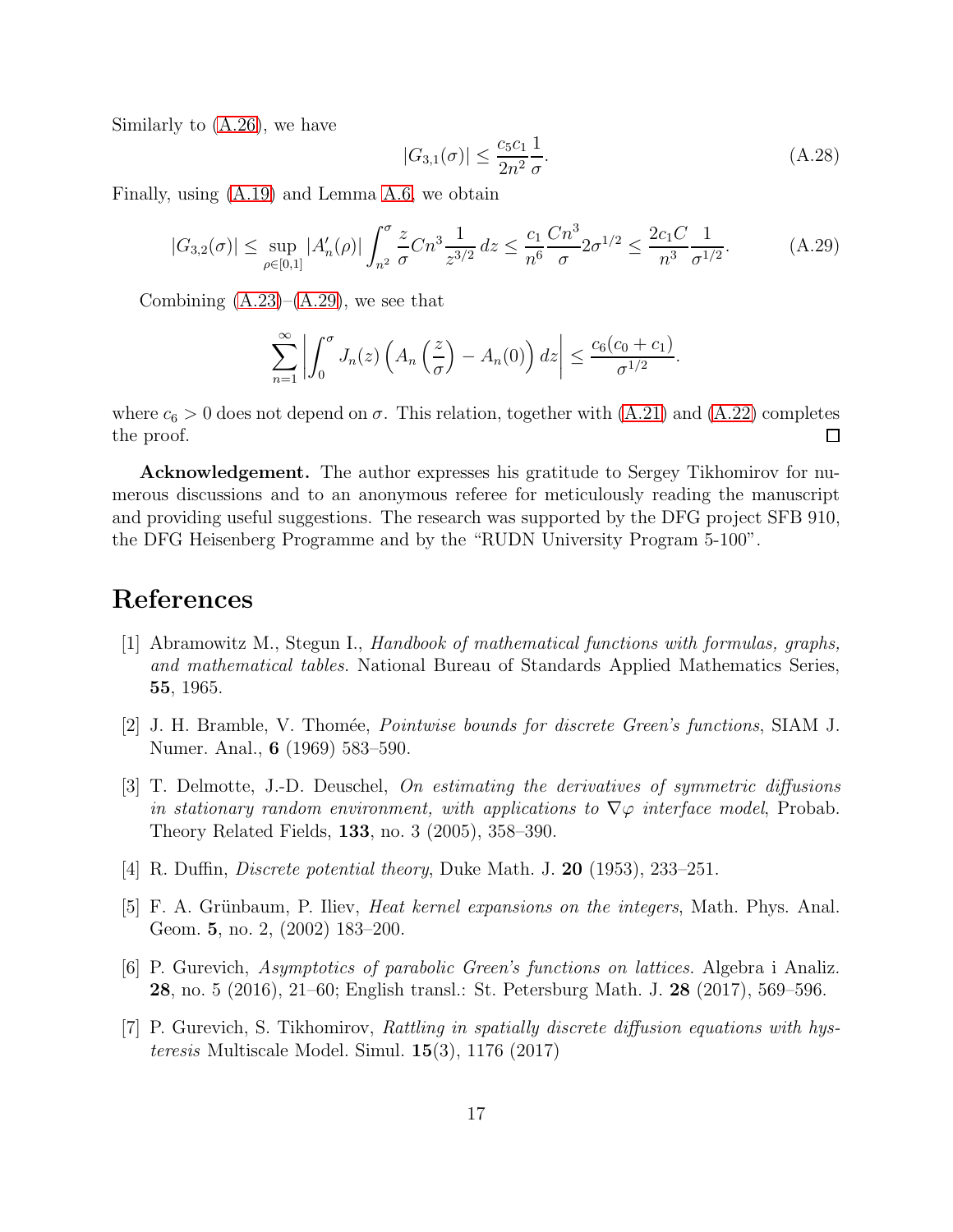- <span id="page-17-13"></span>[8] P. Gurevich, S. Tikhomirov, Spatially discrete reaction-diffusion equations with discontinuous hysteresis, Annales de l'Institut Henri Poincaré C, Analyse non linéaire  $35(4)$ , 1041 (2018)
- <span id="page-17-12"></span><span id="page-17-0"></span>[9] A. Guttmann, Lattice Green's functions in all dimensions, J. Phys. A 43, no. 30 (2010), 305205, 26 pp.
- <span id="page-17-1"></span>[10] P. Iliev, Heat kernel expansions on the integers and the Toda lattice hierarchy, Selecta Math. (N.S.), 13, no. 3, (2007) 497–530.
- <span id="page-17-10"></span>[11] S. Katsura, T. Morita, S. Inawashiro, T. Horiguchi, Y. Abe, Lattice Green's function. Introduction, J. Mathematical Phys., 12 (1971), 892–895.
- <span id="page-17-5"></span>[12] G. Lawler, V. Limic, Random walk: a modern introduction, Cambridge Studies in Advanced Mathematics, 123. Cambridge University Press, Cambridge, 2010.
- <span id="page-17-2"></span>[13] I. K. Lifanov , L. N. Poltavskii , G. M. Vainikko, Hypersingular Integral Equations and Their Applications, CRC Press 2003.
- <span id="page-17-6"></span>[14] M. Mangad, Asymptotic expansions of Fourier transforms and discrete polyharmonic Green's functions, Pacific J. Math., 20 (1967), 85–98.
- <span id="page-17-3"></span>[15] M. Murata, Large time asymptotics for fundamental solutions of diffusion equations, Tohoku Math. J. (2), 37, no. 2 (1985), 151–195.
- <span id="page-17-4"></span>[16] D. Marahrens, F. Otto, Annealed estimates on the Green function, Probability Theory and Related Fields, 163, no. 3-4 (2015), 527–573.
- [17] P.-G. Martinsson, G. Rodin, Asymptotic expansions of lattice Green's functions, R. Soc. Lond. Proc. Ser. A Math. Phys. Eng. Sci., 458, no. 2027 (2002), 2609–2622.
- <span id="page-17-7"></span>[18] J. R. Norris, Long-time behaviour of heat flow: global estimates and exact asymptotics, Arch. Rational Mech. Anal. 140, no. 2 (1997), 161–195.
- <span id="page-17-14"></span>[19] F. Olver, D. Lozier, R. Boisvert, Ch. Clark. NIST Handbook of Mathematical Functions. U.S. Department of Commerce, National Institute of Standards and Technology, Washington, DC; Cambridge University Press, Cambridge, 2010.
- <span id="page-17-11"></span><span id="page-17-9"></span>[20] M. Pang, Heat kernels of graphs, J. London Math. Soc. (2) 47, no. 1 (1993), 50–64.
- [21] Y. Pinchover, Some aspects of large time behavior of the heat kernel: an overview with perspectives, Mathematical physics, spectral theory and stochastic analysis, 299–339, Oper. Theory Adv. Appl., 232, Birkh¨auser/Springer Basel AG, Basel, 2013.
- <span id="page-17-8"></span>[22] T. Tsuchida, Long-time asymptotics of heat kernels for one-dimensional elliptic operators with periodic coefficients, Proc. Lond. Math. Soc.  $(3)$ , **97**, no. 2  $(2008)$ , 450–476.